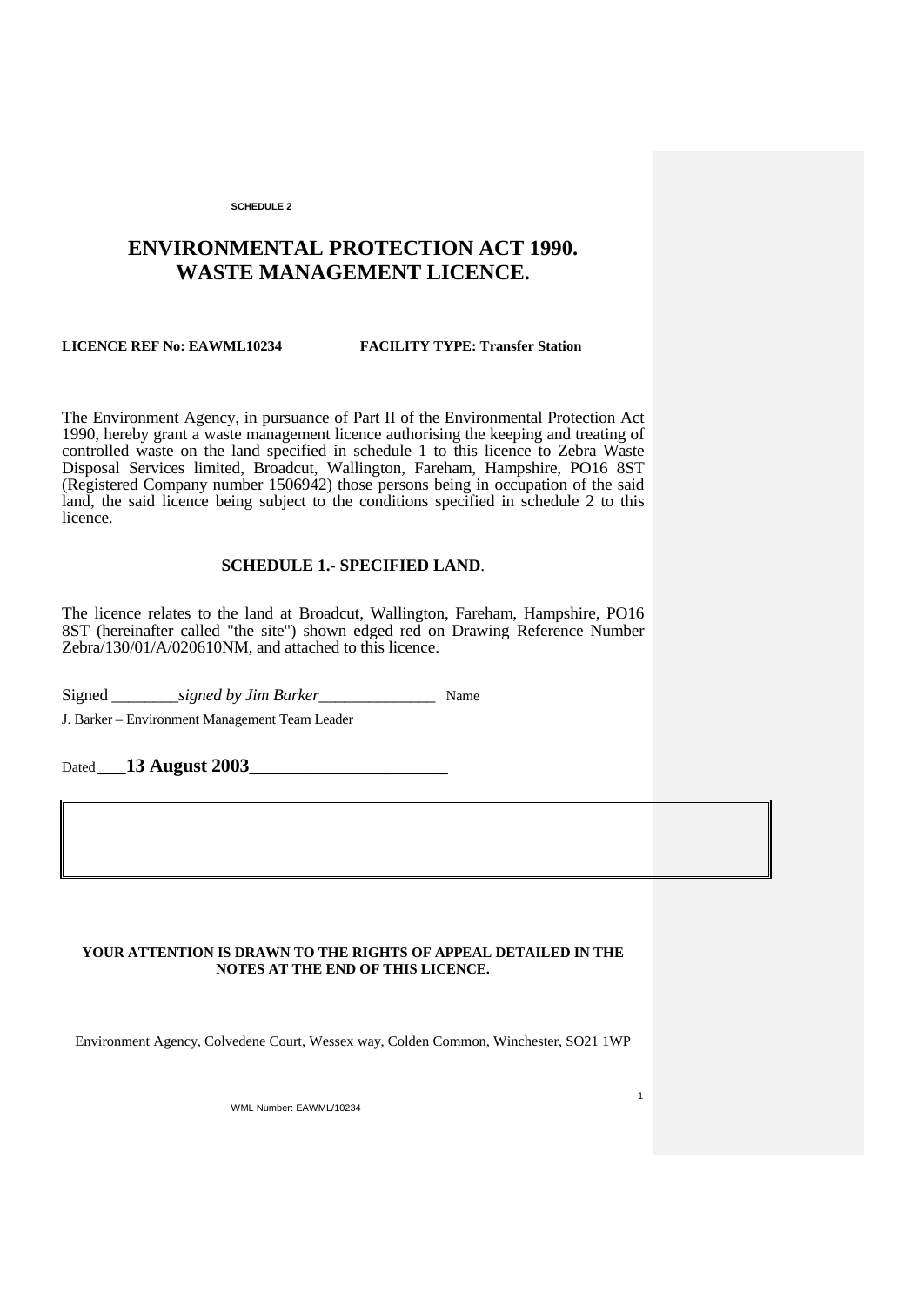# EXPLANATORY NOTES - including rights of appeal.

# **RIGHTS OF APPEAL**

Section 43(1) of the Environmental Protection Act 1990 provides that:

Where, except in pursuance of a direction given by the Secretary of State, a licence is granted subject to conditions, the applicant may appeal from the decision to the Secretary of State.

Therefore, if you feel aggrieved by the decision detailed on the attached notice, you may obtain the appropriate form on which to give written notice of an appeal from:-

The Planning Inspectorate Room 14/13 Tollgate House Houlton Street Bristol BS2 9DJ Tel: 0117 987 8812 Fax: 0117 987 6093

This notice of appeal should be accompanied by the following information:

a statement of the grounds of appeal;

a copy of the licence;

a copy of any correspondence relevant to the appeal;

a copy of any other document relevant to the appeal including, in particular, any relevant consent, determination, notice, planning permission, established use certificate or certificate of lawful use or development and

a statement indicating whether you wish the appeal to be in the form of a hearing or on the basis of written representations.

You are also required to serve a copy of your notice of appeal, together with copies of any the above documents that have accompanied your notice of appeal, on the Environment Agency (at the address overleaf). You should appeal within 6 months of the date that this notice takes effect but the Secretary of State may allow notice of appeal to be given after the expiry of this time period.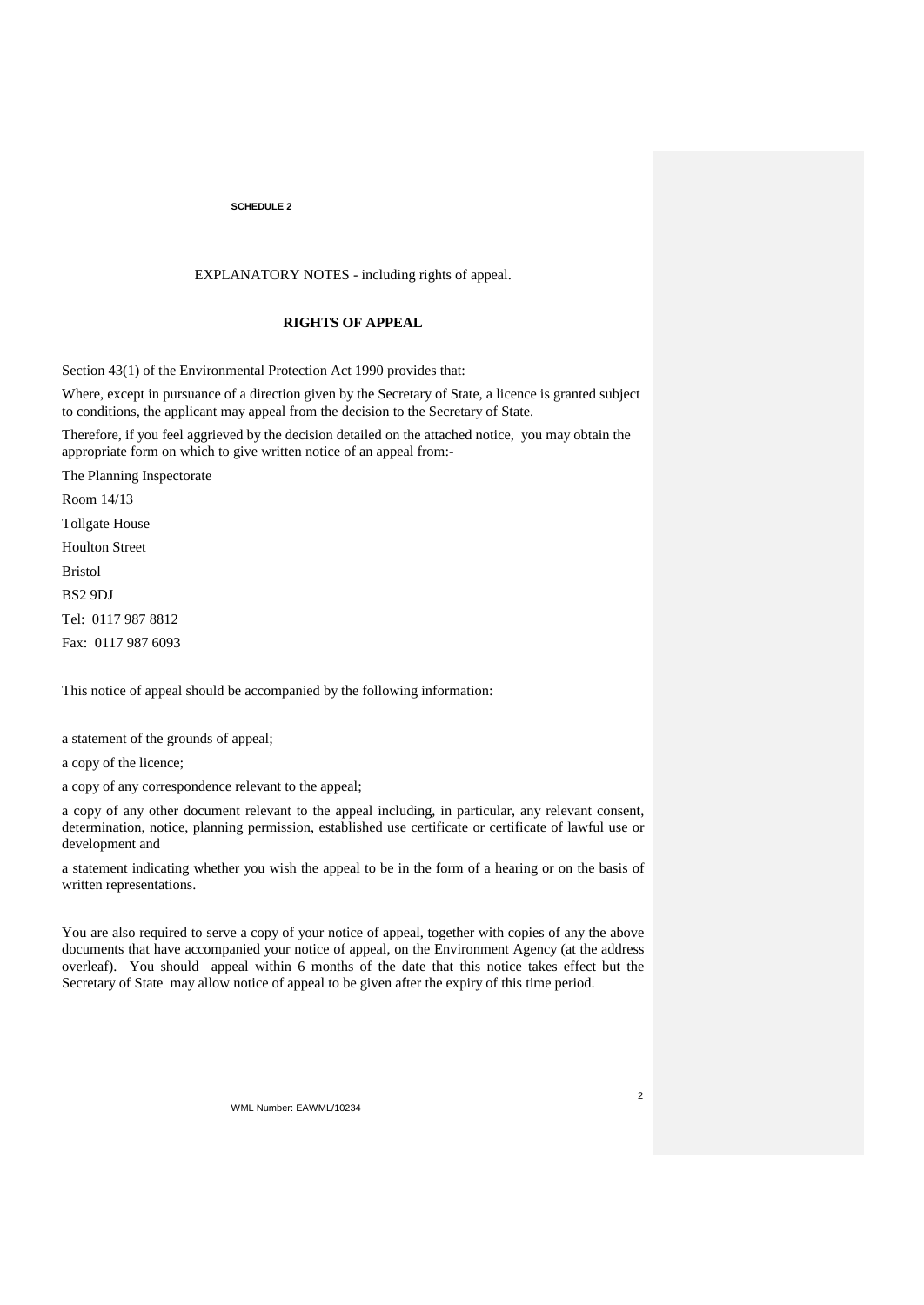# <sup>1</sup> General considerations

# 1.1 Specified waste management operations

1.1.1 No waste management operations shall be authorised by this licence unless:

- a specified in and undertaken in accordance with the limitations in section WP/1.1 of the working plan and in the following table; or
- **b** otherwise required by the conditions of this licence as being an integral part of those operations;

| Table 1.1 Specified waste management operations                                                                                                                                                                                                                                                                                                                                                    |                                                                                    |                                                                                                                                                                      |  |
|----------------------------------------------------------------------------------------------------------------------------------------------------------------------------------------------------------------------------------------------------------------------------------------------------------------------------------------------------------------------------------------------------|------------------------------------------------------------------------------------|----------------------------------------------------------------------------------------------------------------------------------------------------------------------|--|
| <b>Specified Waste Management</b><br>Operation                                                                                                                                                                                                                                                                                                                                                     | <b>Permitted Waste Types</b><br>which may be subject to<br>the Specified Operation | Limits on Specified Waste Management<br><b>Operations</b>                                                                                                            |  |
| D15: Storage pending, on this<br>site any of the category "D"<br>operations authorised under<br>this column, or elsewhere than<br>on this site, any of the<br>operations listed in Part III of<br>Schedule 4 of the 1994<br>Regulations, (excluding<br>temporary storage, pending<br>collection, on the site where it is<br>produced).                                                             | All                                                                                | Maximum storage capacity 650 tonnes<br>$\bullet$                                                                                                                     |  |
| R13: Storage of waste<br>consisting of materials intended<br>for submission, on this site to<br>any of the category "R"<br>operations authorised under<br>this column, or elsewhere than<br>on this site, to any of the<br>operations listed in Part IV of<br>Schedule 4 of the 1994<br>Regulations, (excluding<br>temporary storage, pending<br>collection, on the site where it is<br>produced). |                                                                                    |                                                                                                                                                                      |  |
| R3: Recycling or reclamation of<br>metals and metal compounds                                                                                                                                                                                                                                                                                                                                      | All                                                                                | Treatment consisting only of physical sorting<br>or separation of waste into different<br>components for disposal (no more than 50<br>tonnes per day), and recycling |  |
| R4: Recycling or reclamation of<br>other inorganic material                                                                                                                                                                                                                                                                                                                                        | All                                                                                | Treatment consisting only of physical sorting<br>or separation of waste into different<br>components for disposal (no more than 50<br>tonnes per day) and recycling  |  |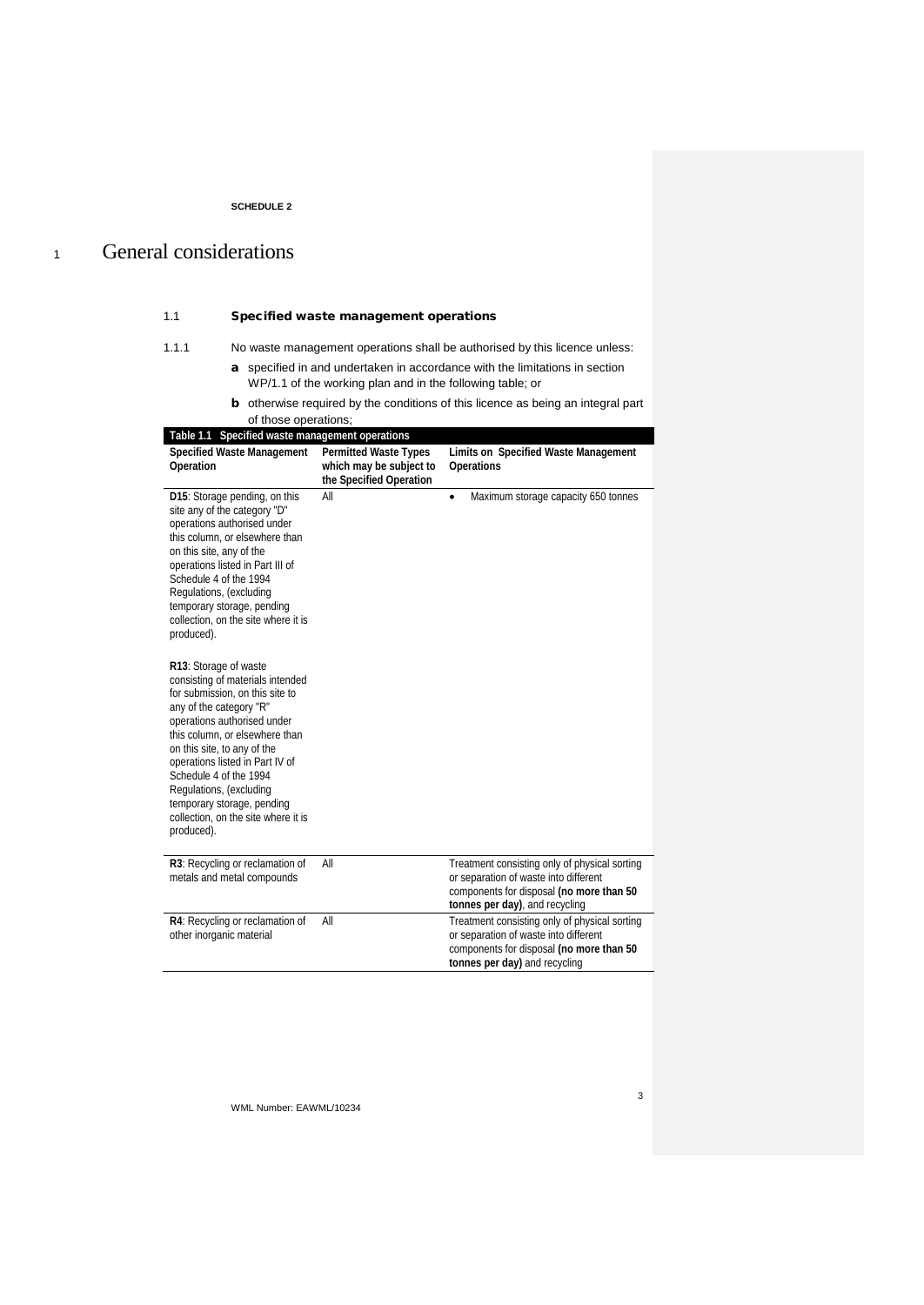*Specified Waste Management Operations and Exempt Waste Management Operations*

1.1.2 Where wastes are being brought onto the site for waste management operations which are exempt from licensing under the 1994 Regulations, then the wastes which are subject to the specified waste management operations shall be kept clearly segregated and identified from those wastes which are being kept on the site for the exempt waste management operations.

### 1.2 Permitted wastes

*Permitted categories and types of wastes*

1.2.1 No wastes other than those, which are categorised below in Table 1.2A and specified in detail in Appendix A to these conditions shall be accepted at the site.

| Table 1.2A. Permitted quantities of waste                                                                      |                                                                                                                                              |
|----------------------------------------------------------------------------------------------------------------|----------------------------------------------------------------------------------------------------------------------------------------------|
| <b>Permitted Waste Categories</b>                                                                              | Maximum Permitted Ouantities for each<br>waste category (subject to maximum<br>permitted total quantity in condition 1.2.2)<br>(tonnes/year) |
| Inert wastes                                                                                                   | No limit subject to maximum storage<br>capacities detailed in Table 1.1.                                                                     |
| Metal wastes (non-hazardous)                                                                                   | No limit subject to maximum storage<br>capacities detailed in Table 1.1.                                                                     |
| Degradable Household wastes<br>Degradable Commercial wastes<br>Degradable Industrial wastes<br>(non-hazardous) | No limit subject to maximum storage<br>capacities detailed in Table 1.1.                                                                     |

#### *Permitted quantities of wastes*

1.2.2 The total quantity of waste accepted at the site per year shall not exceed 37,440 tonnes.

# *Exclusion of wastes with other specified characteristics*

1.2.3 Notwithstanding the specification of permitted waste types under conditions 1.2.1 and 1.2.2 above, wastes shall not be accepted at the site which have any of the following characteristics: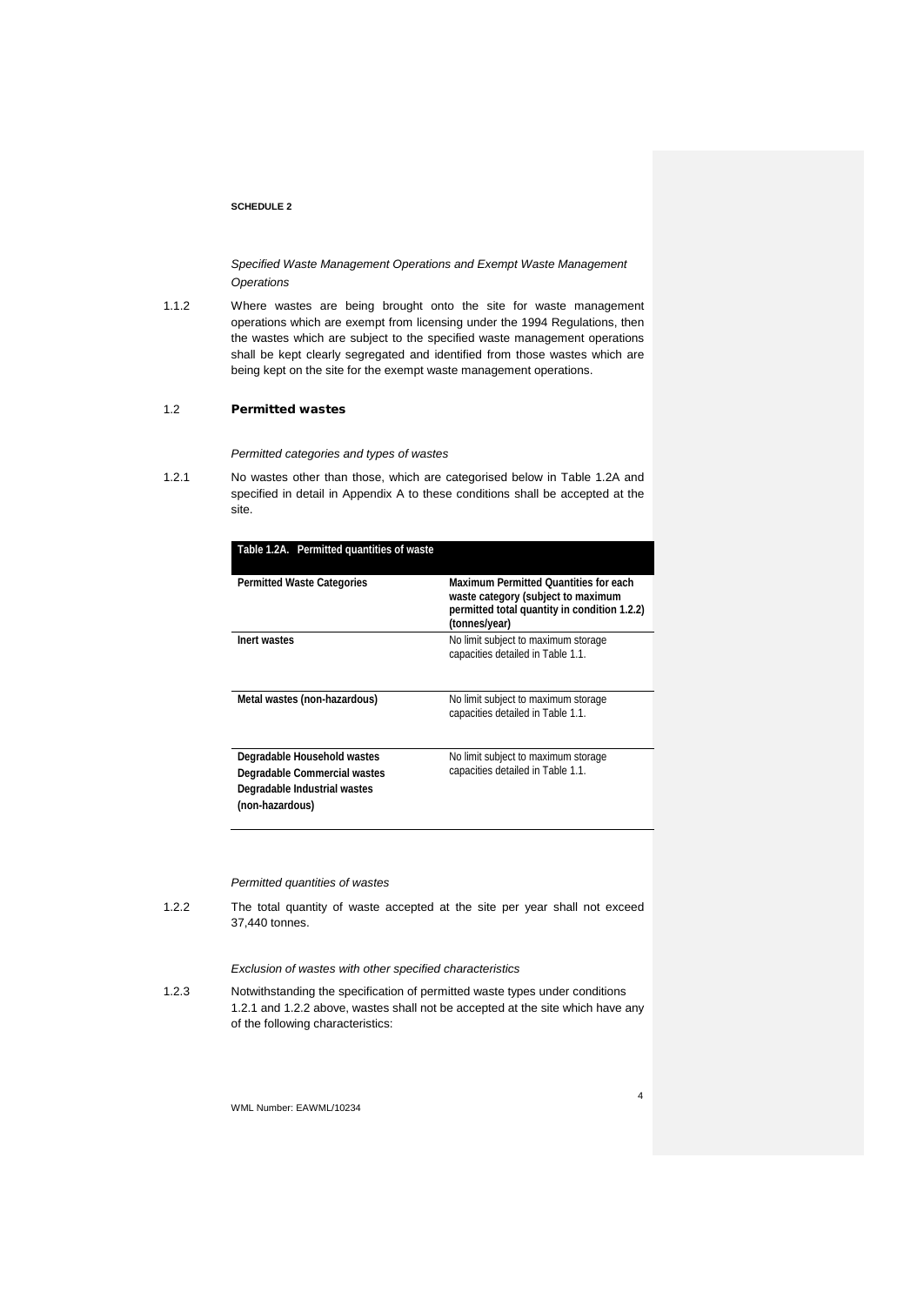| Table 1.2B. Excluded wastes of specified form and type |                                                                   |  |
|--------------------------------------------------------|-------------------------------------------------------------------|--|
| Waste Characteristic                                   | Type                                                              |  |
| Form and type:                                         | Consisting solely or mainly of dusts, powders or<br>loose fibres: |  |
|                                                        | Wastes that are in a form which is either sludge<br>or liquid.    |  |

# 1.3 Staffing and understanding of requirements of licence conditions

# *Minimum staffing and supervision*

- 1.3.1 Whenever the site is open to receive or dispatch wastes, or is carrying out any of the specified waste management operations, it shall be supervised by at least one member of staff who is suitably trained and fully conversant with the requirements of the licence regarding:
	- a waste acceptance and control procedures;
	- **b** operational controls;
	- c maintenance;
	- d record-keeping;
	- e emergency action plans;
	- f notifications to the Agency.

# *Availability of licence*

1.3.2 A copy of this licence shall be kept available on site for reference when required by all site staff carrying out work under the requirements of the licence.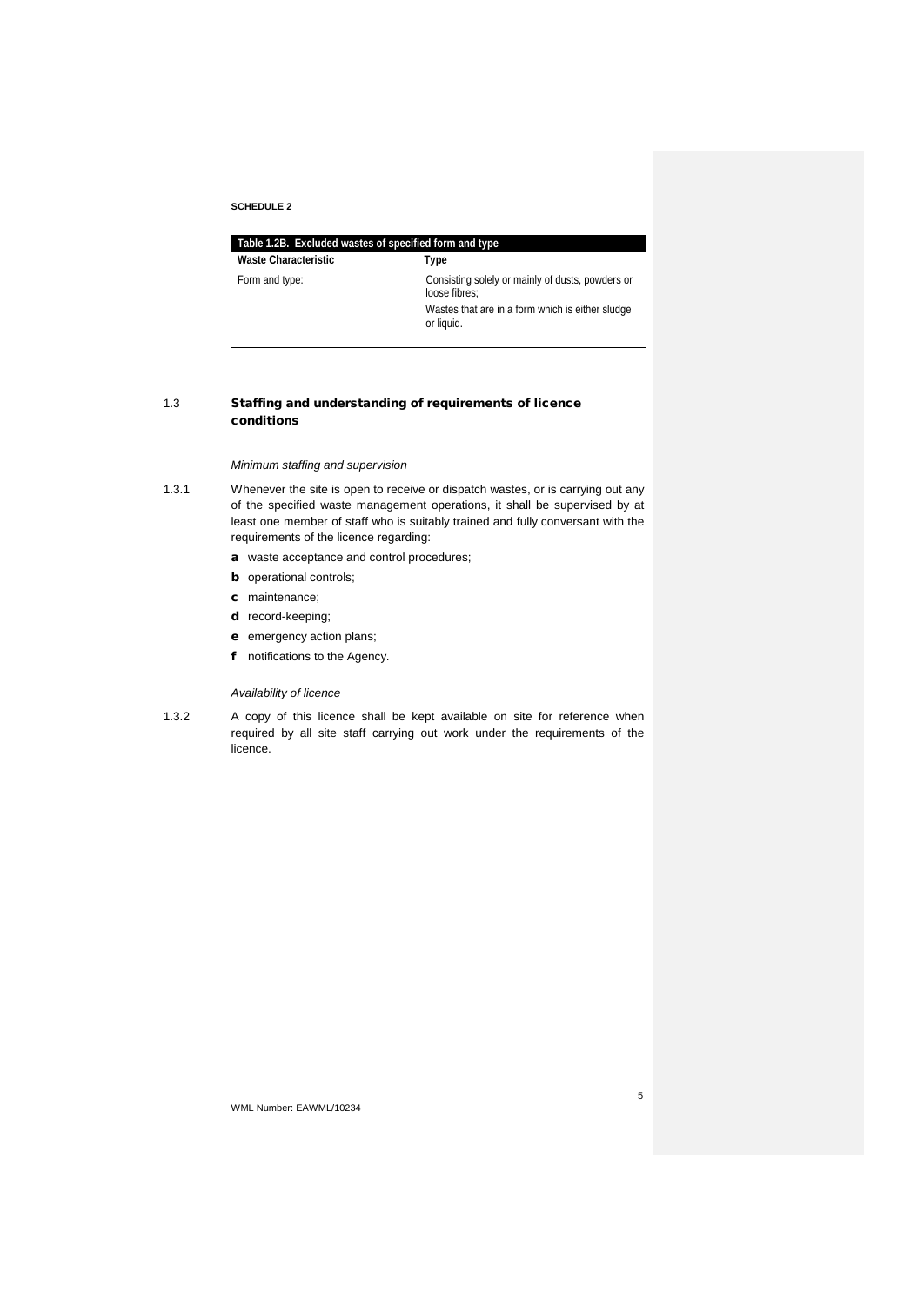#### *Understanding of licence*

1.3.3 All site staff shall be, or shall work under the direct supervision of a member of staff who is, fully conversant with those aspects of the licence conditions which are relevant to their specific duties.

#### *Attendance of Technically Competent Persons*

1.3.4 Attendance of the technically competent person(s) at the site shall be recorded in the site diary on arrival and departure.

#### 1.4 Changes in technically competent persons

1.4.1 Any changes in the technically competent management of the site and the name of any incoming person [together with evidence that such person has the required technical competence] shall be submitted to the Agency in writing within 5 working days of the change in management. Technically competent management and technical competence shall be as defined under section 74 of the Environmental Protection Act 1990 and Regulations 4 and 5 of the 1994 Regulations.

#### 1.5 Relevant convictions

#### *Notification of relevant convictions*

In the event of the Licence Holder and/or any relevant person being convicted of any relevant offence and which is in addition to any already notified to the Agency, then full details shall be provided to the Agency within 14 days following sentencing, whether or not the conviction or sentence is subsequently appealed. Such details shall include, in respect of each relevant person (as defined in section 74(7) of the Environmental Protection Act 1990 or any subsequent amendments to that section), the nature of the offence, the place and date of conviction, and any fine or other penalty imposed.

# *Notifications of appeals against convictions*

In the event that the Licence Holder and/or any relevant person lodges an<sup>1</sup> appeal against any such conviction or sentence, the Licence Holder shall notify the Agency of this within 14 days of the lodging. The Licence Holder shall notify the Agency of the results of that appeal, within 14 days of the appeal being decided.

#### 1.6 Amendments to working plan and supporting information

*Amendments to working plan requiring prior consent from the Agency*

1.6.1 The Licence Holder shall give the Agency prior notice in writing of any proposed change to those sections of the working plan which are specified in Table 1.8 below, and to any appendices, drawings and figures which are referenced in those sections.

WML Number: EAWML/10234

**Formatted:** Bullets and Numbering

**Formatted:** Bullets and Numbering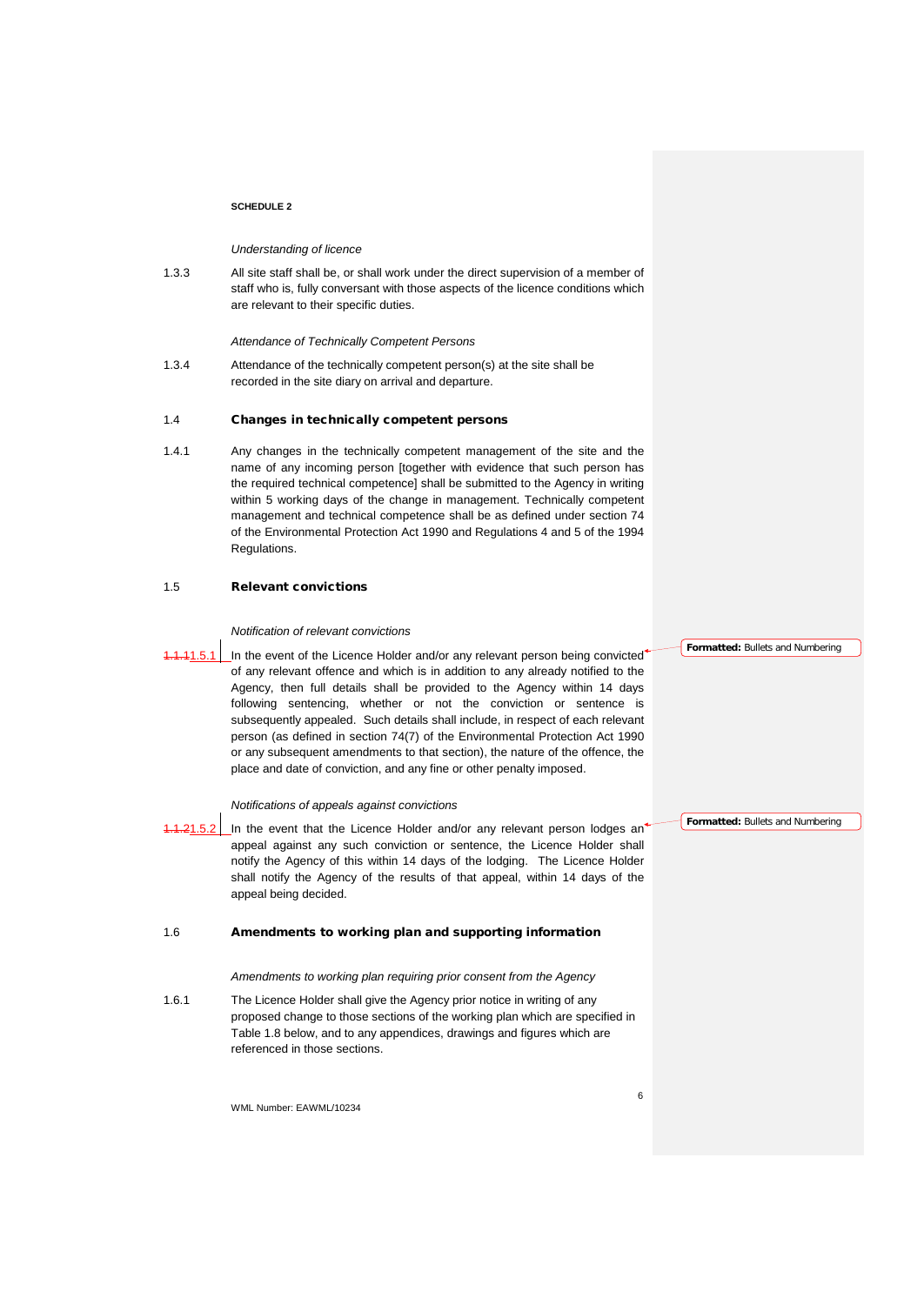| Table 1.8 Sections of the working plan requiring prior consent for amendments |                                                                                          |  |
|-------------------------------------------------------------------------------|------------------------------------------------------------------------------------------|--|
| Number and Heading of Working Plan Sections<br><b>And Appendices</b>          | Sections, Subsections and<br><b>Appendices requiring Prior</b><br>consent for Amendments |  |
| WP/1.1                                                                        | All                                                                                      |  |
| WP/1.2                                                                        | All                                                                                      |  |
| 13                                                                            | All                                                                                      |  |
| 1.4.3                                                                         | All                                                                                      |  |
| 1.4.4                                                                         | All                                                                                      |  |
| 1.4.6                                                                         | Αll                                                                                      |  |

- 1.6.2 The notice shall be accompanied by a copy of the proposed changes, and by a written assessment of the effect that implementing the proposed change to the working plan would have on the risk posed by the site to human health and the environment.
- 1.6.3 The Licence Holder shall provide up to 6 additional copies of the proposed change and supporting risk assessment to the Agency, when required by the Agency in writing.
- 1.6.4 The proposed change to the working plan shall not be implemented unless the Agency has given its written consent to it. Following consent, the Licence Holder shall give the Agency prior written notification of the implementation date of the change, and from that date the changed section shall be deemed to be incorporated in the working plan in replacement of the previous version of that section.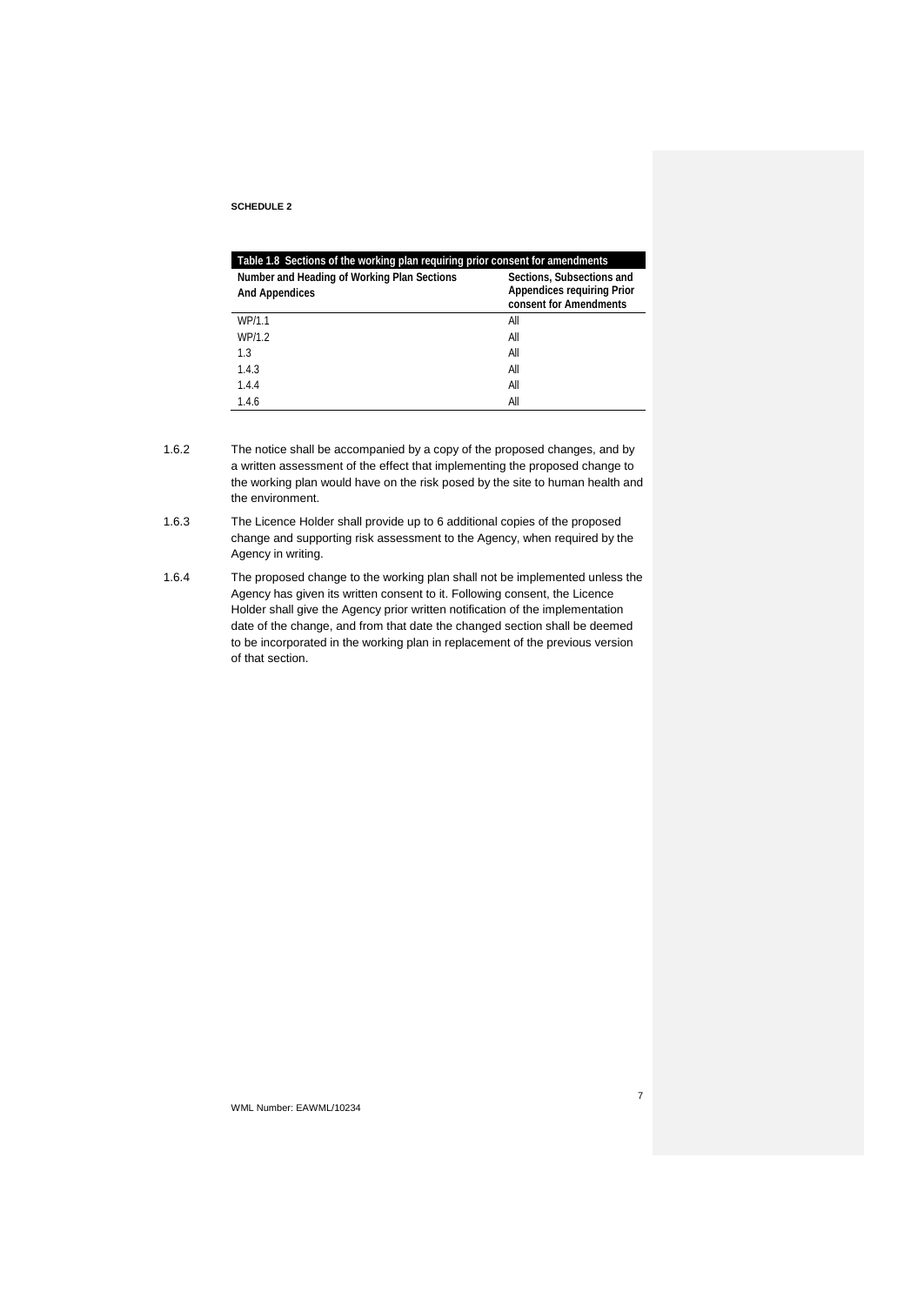*Amendments to the working plan requiring prior notification to the Agency*

- 1.6.5 Except where it is specified under condition 1.8.1 above that the amendment of specified sections of the working plan requires the prior consent of the Agency, the Licence Holder shall give the Agency not less than 7 days prior written notice of any change to the working plan and to any appendices, drawings and figures which are referenced from those sections.
- 1.6.6 The notice shall be accompanied by a copy of the specified changes.
- 1.6.7 The Licence Holder shall provide up to 6 additional copies of the proposed change to the Agency, when required by the Agency in writing.
- 1.6.8 Such changes to the working plan shall be deemed to be incorporated in the working plan and implemented on the date specified to the Agency in the amendment notification.

#### 1.7 Notification of change of operator's or holder's details

The following information shall be notified in writing within 5 working days to the Agency:

- a where the Licence Holder is a registered company:
	- i any change in the Licence Holder's trading name, registered name or registered office address;
	- ii any steps taken with a view to the Licence Holder going into administration, entering into a company voluntary arrangement or being wound up;
	- iii the operator at the time of issue of the licence and of any change in the operator or in the operator's trading name, address, registered name or registered office address (if different from the Licence Holder)

#### 1.8 Notification of preparatory works

1.8.1 No preparatory works shall be undertaken until at least 7 days prior notice in writing has been given to the Agency of the intention to do so. The notification shall include details of what work is being done and when.

# 1.9 Notification of commencement, cessation and recommencement of waste storage operations

#### *Specified waste management operations*

1.9.1 No specified waste management operation shall be carried out until at least 7 days prior notice in writing has been given to the Agency of the intention to commence carrying out the specified waste management operation.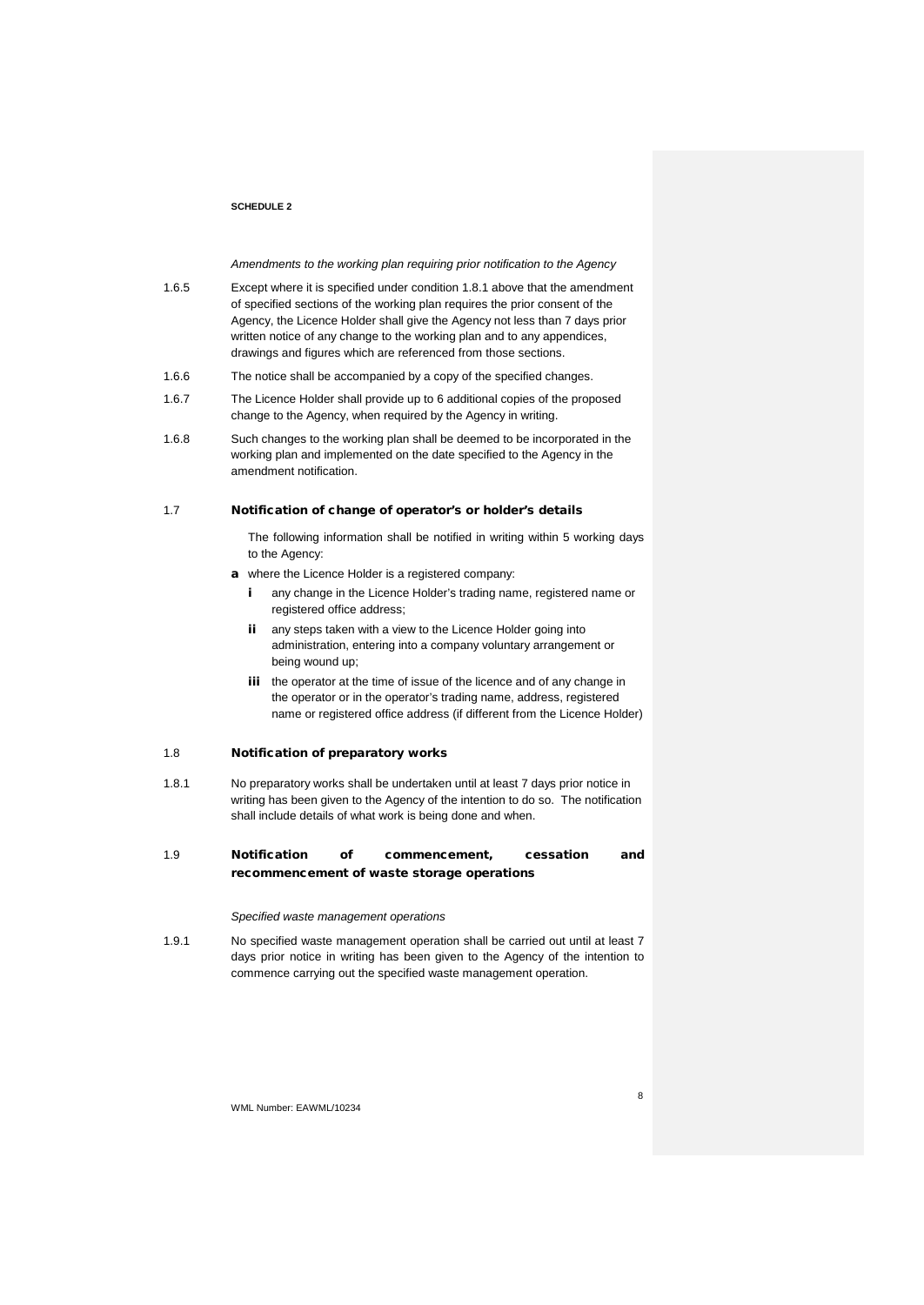*Cessation and recommencement of specified waste management operations* 

1.9.2 In the event that the site ceases receiving wastes for longer than 21 days then within 7 days following the elapse of that time, the Licence Holder shall inform the Agency in writing of the date of cessation and of the planned date of recommencement. In the event that it is intended that the site shall recommence receiving wastes sooner than the notified date then the Licence Holder shall give the Agency not less than 7 days prior notice in writing.

# 1.10 Notifications and submissions to Agency

- 1.10.1 Except where otherwise specified, all notifications and submissions to the Agency under the requirements of these licence conditions:
	- a shall be made in writing to the address specified by the Agency in writing at the time of issue of this licence, or as subsequently specified by written notification to the Licence Holder;
	- b shall quote the licence reference number and the name of the Licence Holder.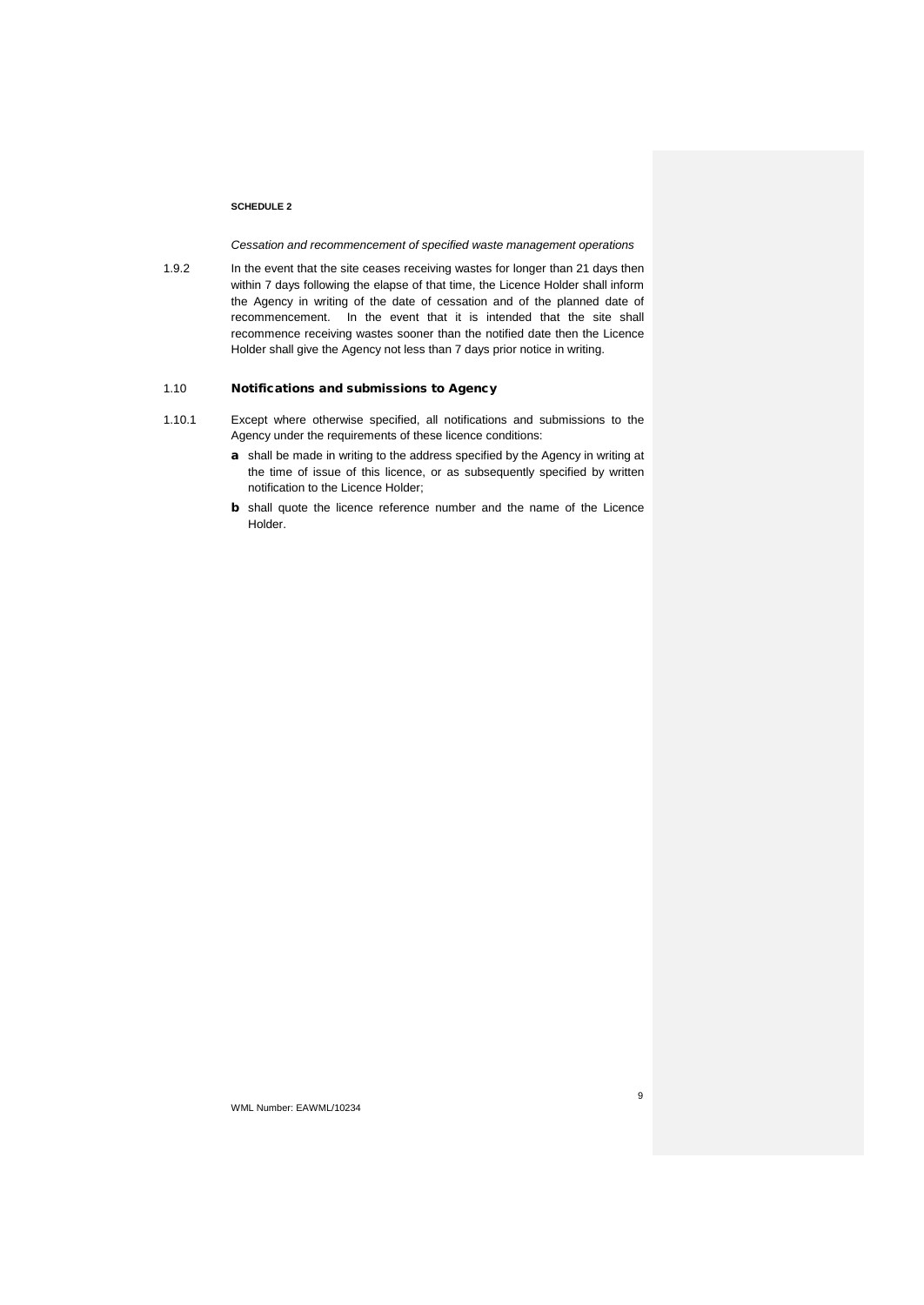# <sup>2</sup> Site engineering for pollution prevention and control

# 2.1 Engineering site containment and drainage systems

*Provision and maintenance of site containment and drainage systems*

- 2.1.1 No waste shall be deposited, stored, treated or otherwise handled in any area of the site until the engineered site containment and drainage system for that area has been constructed and completed in accordance with this condition and condition 2.1.2.
- 2.1.2 The engineered site containment and drainage systems shall be designed, constructed, inspected, validated and maintained, and shall be fully documented and recorded, to be fit for purpose and meet the standards specified in Table 2.1 below.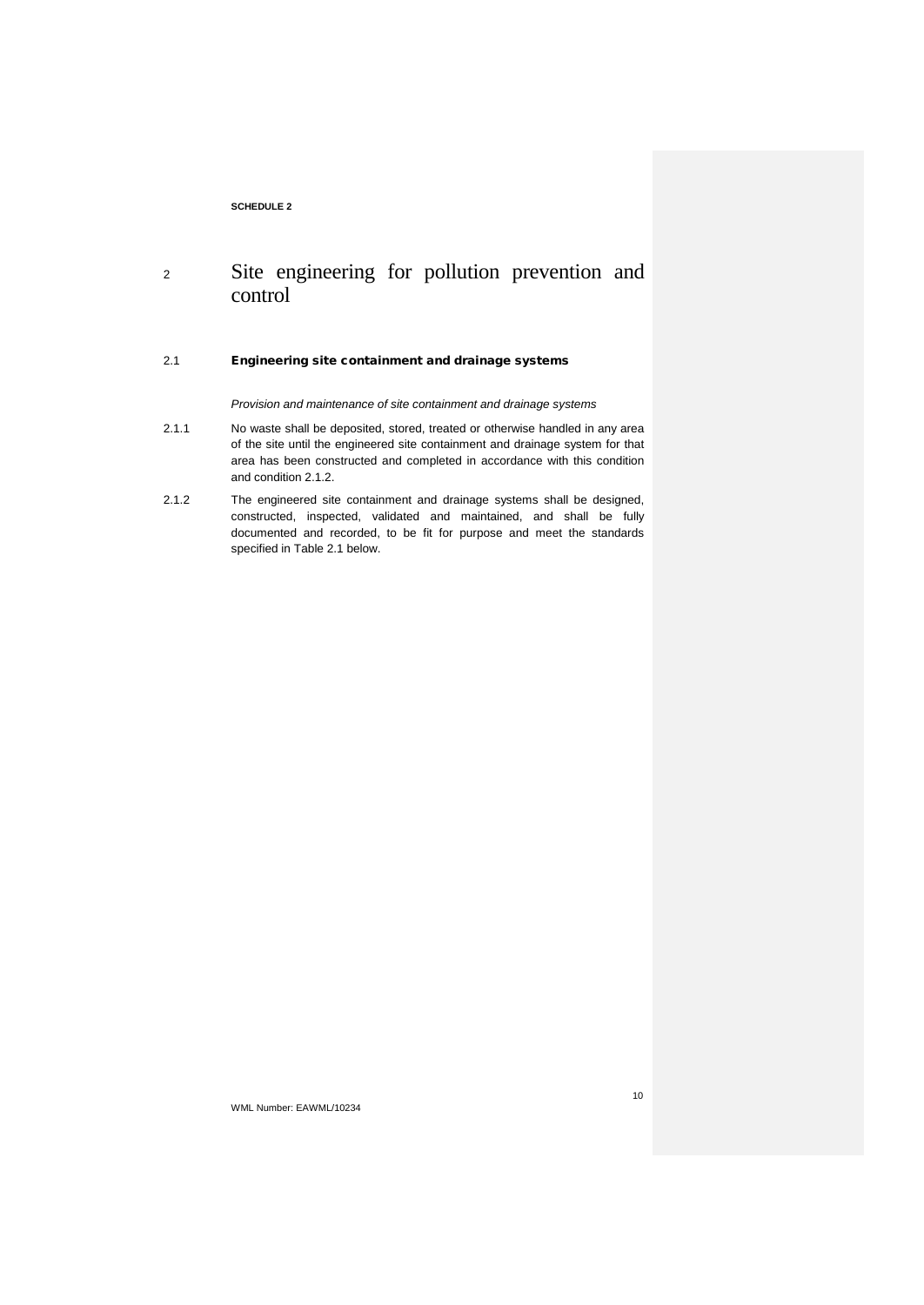|    | Table 2.1 Site containment and drainage standards                                      |                                                                                                                                                                                                                                                                                                                                                                                                                                                                                                      |  |  |
|----|----------------------------------------------------------------------------------------|------------------------------------------------------------------------------------------------------------------------------------------------------------------------------------------------------------------------------------------------------------------------------------------------------------------------------------------------------------------------------------------------------------------------------------------------------------------------------------------------------|--|--|
|    | Type of Site Surface<br>and Drainage                                                   | Minimum Specified Standards of Design, Construction and Maintenance                                                                                                                                                                                                                                                                                                                                                                                                                                  |  |  |
| a) | Hardstanding                                                                           | Areas of hardstanding shall be constructed of granular material (e.g. crushed<br>stone, aggregate, road planings or other similar material) and maintained such that<br>the working surface:<br>shall remain even<br>i)<br>shall not be subject to settlement or differential settlement<br>ii)<br>shall not be subject to rutting by vehicles even when wet<br>iii)<br>iv) shall have sufficient durability to allow cleaning for example by scraping<br>shall remain free of standing water.<br>V) |  |  |
| b) | Impermeable<br>pavement,<br>bunding and sills                                          | Areas of impermeable pavement, bunding and sills shall be constructed and<br>maintained so as to prevent fluids running off the pavement and the transmission<br>of fluids through the pavement or joints.                                                                                                                                                                                                                                                                                           |  |  |
| C) | Sealed drainage<br>systems                                                             | Drainage to areas of impermeable pavement shall be provided by a sealed<br>drainage system, that is comprised of a drainage system with impermeable<br>components which does not leak and which will ensure that:-                                                                                                                                                                                                                                                                                   |  |  |
|    |                                                                                        | no liquid will run off the pavement other than via the system; and<br>except where they may be lawfully discharged, all liquids entering the system<br>are collected in a sealed sump.                                                                                                                                                                                                                                                                                                               |  |  |
|    |                                                                                        | Sealed sumps shall be inspected no less frequently than daily and after rain,<br>i)<br>emptied when the collected liquids reach 80% of the capacity of the sump as<br>measured using a dipstick or equivalent gauge, and constructed and<br>maintained so as to collect and contain all liquids which run off the pavement;                                                                                                                                                                          |  |  |
|    |                                                                                        | Inspections and emptying of sealed sumps shall be recorded in the site diary.<br>ii)<br>Uncontaminated drainage from clean yard areas shall be kept separate and<br>iii)<br>discharged to either surface water or sewer or watercourse or soakaway.                                                                                                                                                                                                                                                  |  |  |
| d) | Covered                                                                                | Where wastes are stored in a building:                                                                                                                                                                                                                                                                                                                                                                                                                                                               |  |  |
|    | buildings<br>0ľ<br>roofed areas                                                        | the building shall be designed, constructed and maintained to prevent ingress<br>i)<br>of rain and surface water.                                                                                                                                                                                                                                                                                                                                                                                    |  |  |
|    |                                                                                        | roof water shall be kept separate from contaminated water and other liquids<br>ii)<br>and shall be discharged to either surface water or a sewer or a water course<br>or a soakaway.                                                                                                                                                                                                                                                                                                                 |  |  |
| e) | Fixed bays and<br>other<br>fixed<br>containers                                         | All fixed bays and other fixed containers used for the storage and treatment of<br>wastes must be constructed and maintained to a standard, which is fit for purpose.                                                                                                                                                                                                                                                                                                                                |  |  |
| f) | Storage areas for<br>skips, drums and<br>mobile<br>other<br>tanks<br>and<br>containers | All skips, drums and other mobile tanks and containers having individual capacities<br>of greater than 10 litres which are used for the storage of wastes shall be<br>constructed and maintained so that they do not leak any liquids contained in them.                                                                                                                                                                                                                                             |  |  |
| g) | Inspection<br>and<br>maintenance<br>Οf<br>engineered<br>containment                    | All areas of hardstanding, impermeable pavement, sealed drainage systems,<br>covered buildings, roofed areas, fixed bays and other containers, and storage<br>areas for skips, drums and other mobile tanks and containers:<br>i)<br>shall be inspected no less frequently than monthly, to ensure the continuing                                                                                                                                                                                    |  |  |
|    |                                                                                        | integrity and fitness for purpose of their construction, and the inspection and<br>any necessary maintenance shall be recorded in the site diary; and                                                                                                                                                                                                                                                                                                                                                |  |  |
|    |                                                                                        | in the event of any damage occurring which breaches the integrity of the<br>ii)<br>engineered containment so that it no longer meets the specified standards, the                                                                                                                                                                                                                                                                                                                                    |  |  |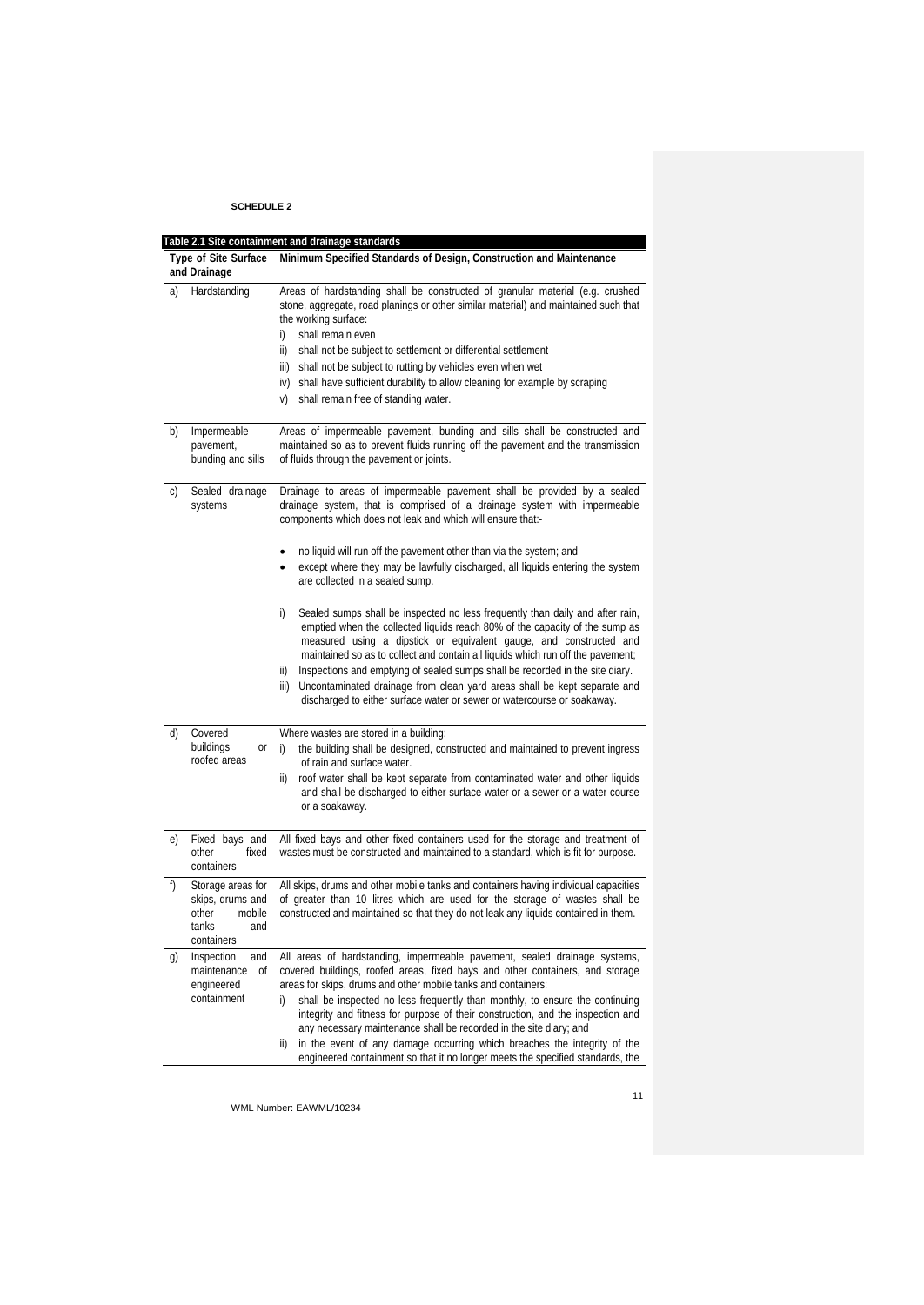| and Drainage | Minimum Specified Standards of Design, Construction and Maintenance<br><b>Type of Site Surface</b>                                                                                                                                                                                                                                   |
|--------------|--------------------------------------------------------------------------------------------------------------------------------------------------------------------------------------------------------------------------------------------------------------------------------------------------------------------------------------|
|              | Licence Holder shall cease importing waste into or treating waste in the<br>affected area, shall notify the Agency immediately, and shall not recommence<br>importing waste into or treating waste in the affected area until it has been<br>repaired to a standard at least as good as the original specification.                  |
|              | Construction quality assurance of new site containment and drainage systems                                                                                                                                                                                                                                                          |
| 2.1.3        | No wastes shall be deposited, stored, treated or otherwise handled in any area<br>for which an engineered site containment and drainage system is to be newly<br>constructed to meet the requirements of this condition unless:                                                                                                      |
|              | a details of the identities, relevant experience and relevant qualifications of<br>the personnel who will be providing Quality Assurance of the engineered<br>site containment and drainage systems have been submitted in writing to<br>the Agency and acknowledged in writing by the Agency;                                       |
|              | <b>b</b> the engineered site containment and drainage system has been<br>constructed in accordance with the other requirements of condition 2.1;                                                                                                                                                                                     |
|              | <b>c</b> the Validation Report on the construction of the engineered site<br>containment and drainage system has been submitted in writing to the<br>Agency, and the Agency has confirmed in writing that it has no objection to<br>the placement of wastes on that containment area.                                                |
|              | Construction quality assurance of existing site containment and drainage<br>systems                                                                                                                                                                                                                                                  |
| 2.1.4        | No wastes shall be deposited, stored, treated or otherwise handled in any area<br>for which a previously constructed and existing engineered site containment<br>and drainage system is being used to meet the requirements of this condition<br>unless:                                                                             |
|              | a details of the identities, relevant experience and relevant qualifications of<br>the suitably qualified Engineer who will be providing inspection and<br>validation of the existing engineered site containment and drainage<br>systems have been submitted in writing to the Agency and acknowledged<br>in writing by the Agency; |
|              | <b>b</b> the engineered site containment and drainage system for that area has<br>been inspected by the designated Engineer and has been maintained or<br>improved, in accordance with their recorded advice, to be fit for purpose in<br>that :                                                                                     |
|              | areas of impermeable pavement are laid to take weight of relevant<br>i.<br>vehicles, plant and equipment without cracking or breaking; and                                                                                                                                                                                           |
|              | ij.<br>areas of impermeable pavement are free from cracks which could<br>increase permeability; and                                                                                                                                                                                                                                  |
|              | areas of impermeable pavement are resistant to mechanical, physical<br>Ш<br>and chemical stresses to which they may be subjected; and                                                                                                                                                                                                |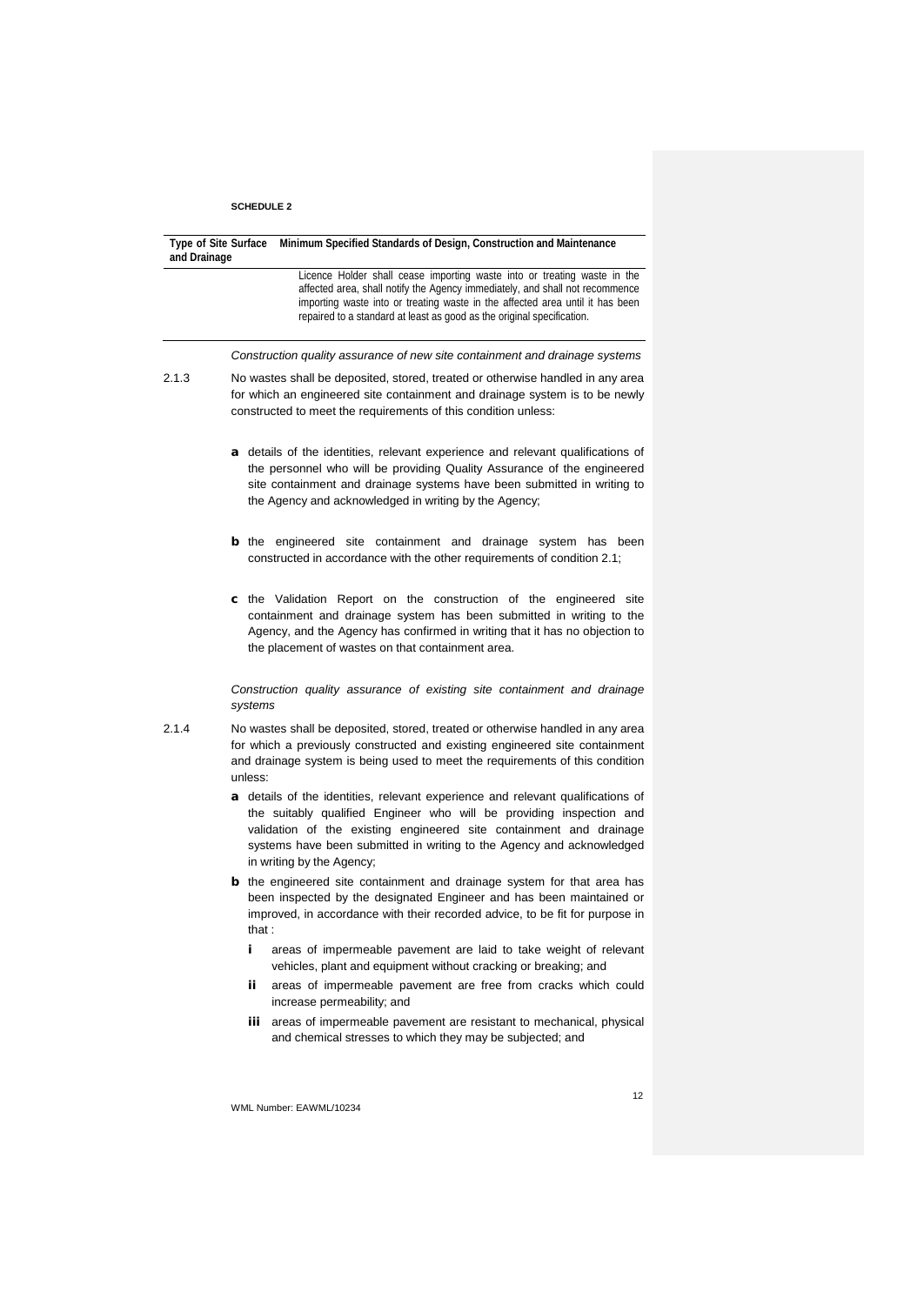- iv areas of impermeable pavement fall towards the drainage system to prevent ponding; and
- v no liquid will run off areas of impermeable pavement other than via the drainage system; and
- vi the drainage system is sealed so that it does not leak and is capable of collecting and containing liquids draining from the impermeable pavement ; and
- vii liquid from the drainage system is disposed of to an approved discharge.
- 2.1.5 The existing engineered site containment and drainage system shall be maintained in accordance with the recommendations of the designated Engineer and the requirements of Table 2.1.

# <sup>3</sup> Site infrastructure

### 3.1 Provision of site identification board

- 3.1.1 No wastes shall be received at the site until an identification board has been provided at or near the site entrance.
- 3.1.2 The identification board shall be inspected at least once per week. In the event of damage or defect, the board shall be repaired or replaced within 3 working days.
- 3.1.3 The board shall be easily readable from outside the site entrance in daylight hours, and shall display the following information:
	- a Site name and address;
	- b Licence Holder name (company name, not individual name unless justified as necessary);
	- c Operator name (company name, not individual name unless justified as necessary);
	- d Licence number;
	- e Emergency contact name and telephone number (for security reasons, personal names and home phone numbers should not be used except where no alternative is practicable);
	- f Statement that the site is licensed by the Environment Agency;
	- g Agency national numbers: 0845 933 3111and 0800 807060 (or any other number subsequently notified in writing by the Agency);
	- **h** Days and hours site is open to receive waste.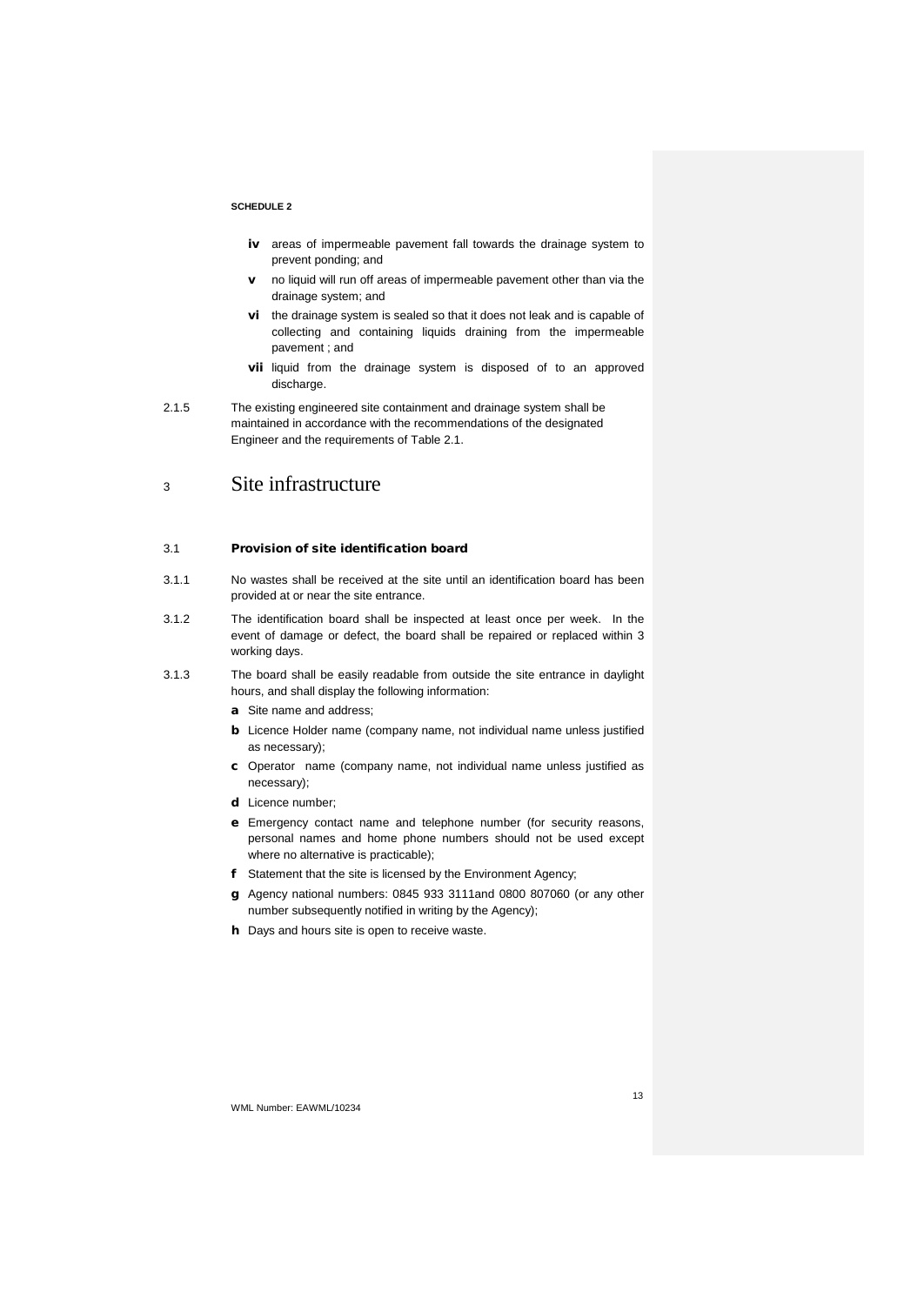# 3.2 Site security

3.2.1 Site security systems shall be provided at all times during the subsistence of this licence, the objective of which shall be to prevent access by humans, and livestock, which is not authorised either by the Licence Holder or under legal powers of entry. These shall be installed, operated and maintained, and shall be fully documented and recorded, in accordance with the requirements specified in Table 3.2:

| Table 3.2 Site security system standards |                                                                                                                                                                                                                                                                                                                                                                     |  |
|------------------------------------------|---------------------------------------------------------------------------------------------------------------------------------------------------------------------------------------------------------------------------------------------------------------------------------------------------------------------------------------------------------------------|--|
| Site security system                     | Specified standards                                                                                                                                                                                                                                                                                                                                                 |  |
| Timetable of provision                   | Site security shall be provided prior to commencement of the specified<br>operations.                                                                                                                                                                                                                                                                               |  |
| Design standards                         | Unless otherwise agreed in writing by the Agency, this shall consist of a chainlink<br>security fence at least 1.8 metres high around the perimeter of the site, which<br>shall meet the standards specified in British Standard BS1722 or an agreed<br>alternative, and shall have a lockable gate to at least the same height and<br>standard at the site access. |  |
| Operational standards                    | The site shall be kept closed and secure at all times when unattended.                                                                                                                                                                                                                                                                                              |  |
| Maintenance standards                    | The site security shall be fully inspected at the commencement of each working<br>day. Any defects or damage shall be made secure by temporary repair by the<br>end of the working day, and shall be repaired within 7 working days of the<br>damage being detected. All inspections, defects, damage and repairs shall be<br>recorded in the site diary.           |  |

# <sup>4</sup> Site operations

#### 4.1 Control of mud and debris and loose waste

#### *Prevention of mud and debris on road*

- 4.1.1 Whenever the site is receiving or despatching wastes, measures shall be provided, operated and maintained with the objective of preventing the deposit or tracking of mud or debris arising from the site onto public areas outside the site, which shall include public highways and areas of public access.
- 4.1.2 All vehicles leaving areas of the site which are operational or upon which engineering works are being carried out shall, before leaving the site, be cleaned as necessary and shall be checked to ensure that they are clear of loose waste and that any waste is secure.

#### *Remediation of mud and debris on road*

4.1.3 In the event that mud, debris or waste arising from the site is deposited onto public areas outside the site, the following remedial measures shall be implemented immediately: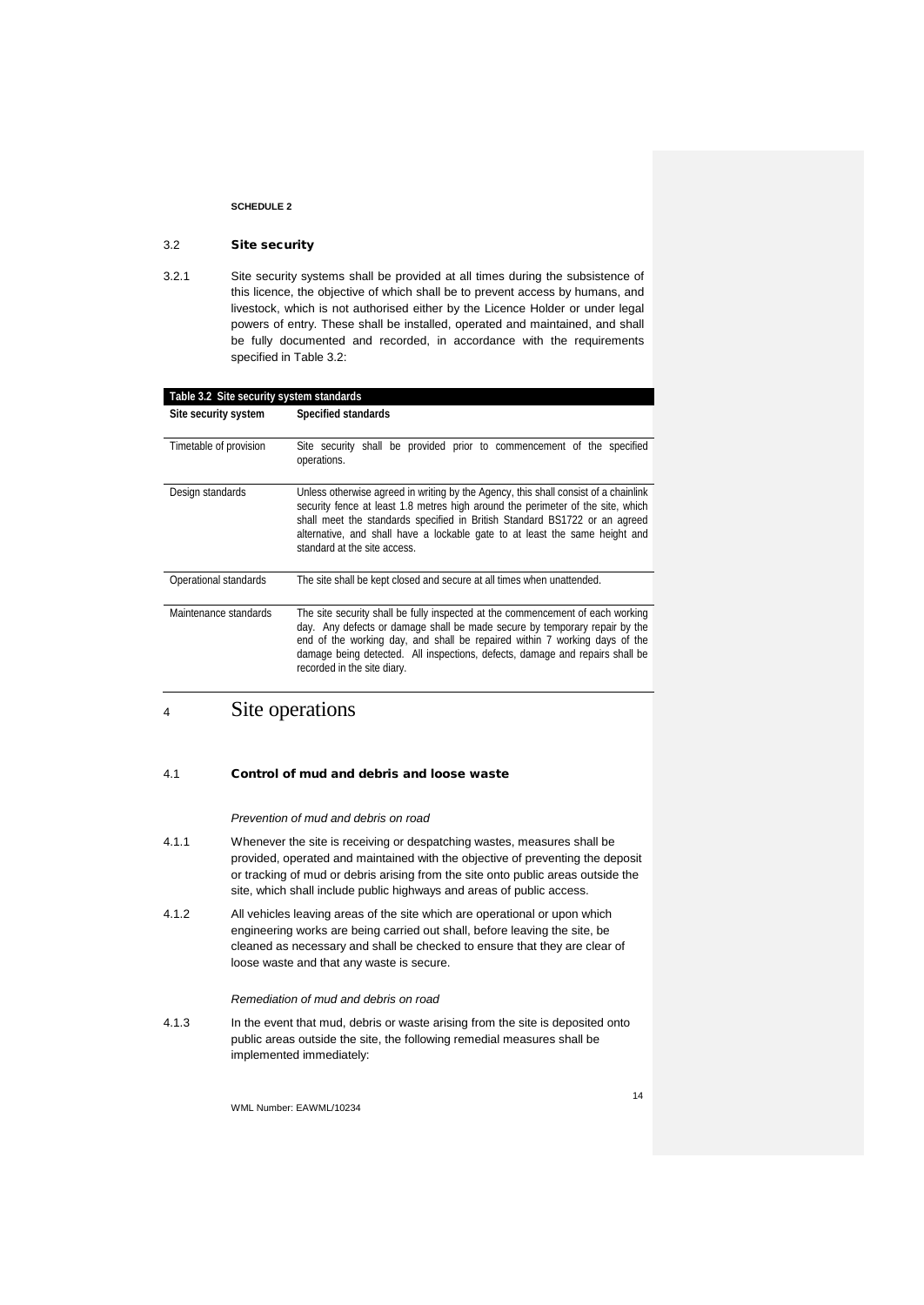- a) the affected public areas outside the site shall be cleaned
- b) traffic shall be isolated from sources of mud and debris within the site to prevent further tracking of mud and debris, and measures shall be taken to clear any such sources as soon as practicable.

### 4.2 Leaks and spillages

*Potentially polluting leaks and spillages from vehicles, plant and equipment*

4.2.1 All vehicles used on the site by the operator, and all plant and all equipment used on the site in connection with specified waste management operations, shall be operated and maintained with the objective of preventing potentially polluting leaks and spillages of wastes [or other potentially polluting materials which are to be used in combination with those wastes in the specified waste management operations].

> *Potentially polluting leaks and spillages from skips, drums and other mobile containers*

- 4.2.2 Each skip, drum or other mobile container used to hold wastes which consist of or contain potentially polluting liquids, sludges or powders, [or other potentially polluting materials which are to be used in combination with those wastes in the specified waste management operations] shall be:
	- a loaded and unloaded in accordance with the handling procedures specified in Table 4.2;
	- **b** filled and emptied in accordance with the filling and emptying procedures specified in Table 4.2;
	- c clearly and unambiguously labelled regarding its contents, unless the contents are clearly identifiable by visual inspection;
	- d inspected and maintained according to the maintenance schedules and procedures specified in Table 4.2, which shall be fully documented and recorded;
	- e in the event of damage or deterioration to a container that is, or is likely to cause, a leak, that container shall be repaired or replaced immediately.

#### *Control and remediation of leaks and spillages*

4.2.3 In the event of any potentially polluting leak or spillage occurring on site, documented control and remediation procedures shall be implemented immediately and recorded, and shall meet the standards specified in Table 4.2 below.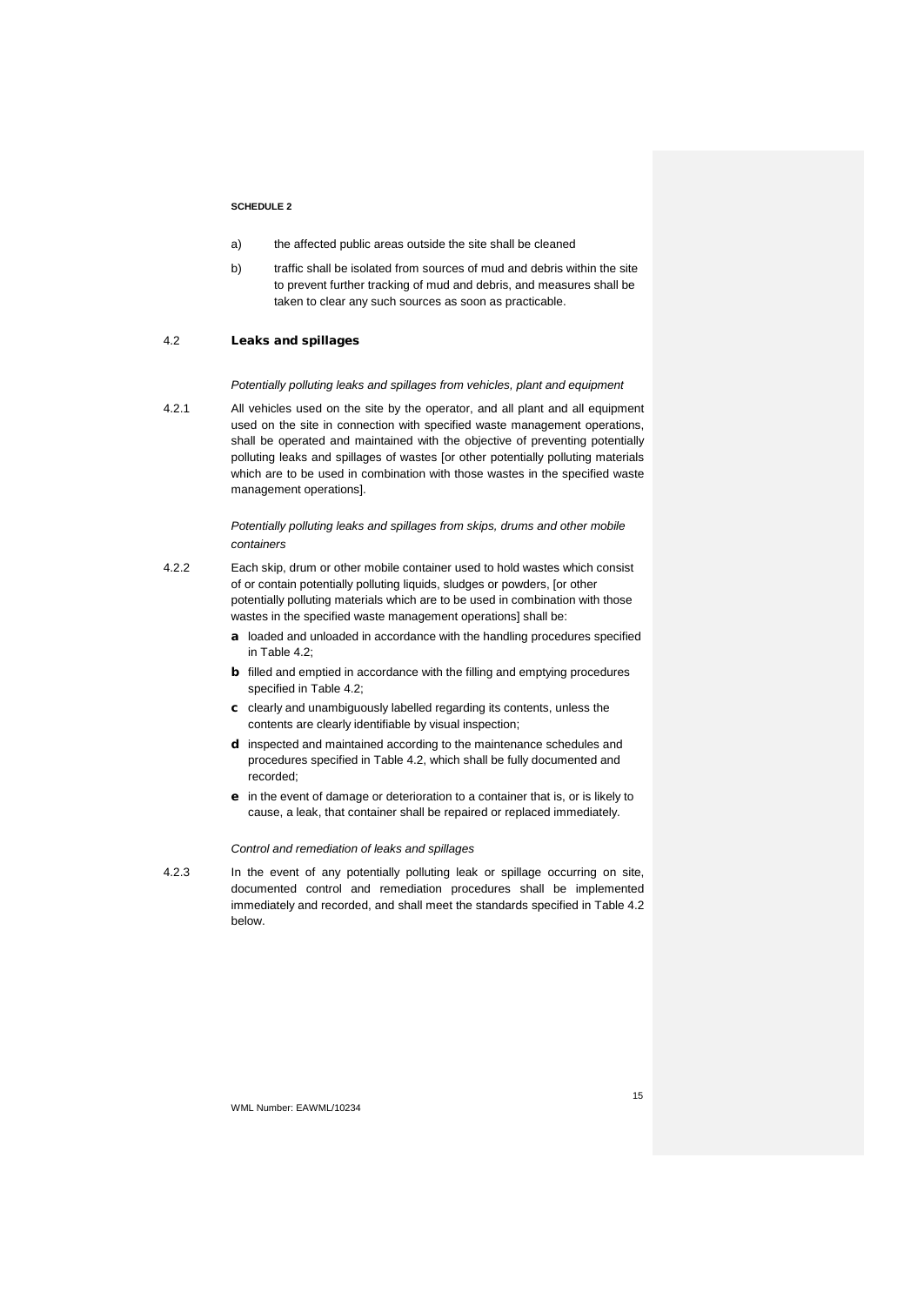|                                                       | Table 4.2 Standards for prevention and control of leaks and spillages |      |                                                                                                                                                                                                                             |  |  |
|-------------------------------------------------------|-----------------------------------------------------------------------|------|-----------------------------------------------------------------------------------------------------------------------------------------------------------------------------------------------------------------------------|--|--|
|                                                       | Action                                                                |      | Specified standards                                                                                                                                                                                                         |  |  |
| Loading and unloading<br>a)<br>skips, drums and other |                                                                       | i)   | Loading and unloading of containers shall be supervised at all times by a<br>member of staff.                                                                                                                               |  |  |
|                                                       | mobile containers                                                     | ii)  | Lids/caps/bungs or other closures shall be in place during loading/<br>unloading.                                                                                                                                           |  |  |
|                                                       |                                                                       | iii) | Loading/ unloading shall be carried out in an area provided with<br>engineered containment of the type required for that waste under<br>condition 4.6, and of the standard of containment specified under<br>condition 2.1. |  |  |
| b)                                                    | Filling and emptying<br>drums and other mobile                        | i)   | Filling and emptying of containers shall be supervised at all times by a<br>member of staff.                                                                                                                                |  |  |
|                                                       | containers                                                            | ii)  | Lids/caps/bungs or other closures shall be in place at the end of filling                                                                                                                                                   |  |  |
|                                                       |                                                                       | iii) | Containers shall not be filled beyond their operational capacity.                                                                                                                                                           |  |  |
|                                                       |                                                                       | iv)  | Filling and emptying shall be carried out in a bunded area maintained in<br>accordance with condition 2.1.2.                                                                                                                |  |  |
|                                                       |                                                                       | V)   | Measurement of level/ void space shall be by physical dipping prior to<br>loading.                                                                                                                                          |  |  |
| C)                                                    | Inspection, maintenance                                               | i)   | Containers shall be inspected daily for leaks.                                                                                                                                                                              |  |  |
|                                                       | and repair of drums and<br>other mobile containers                    | ii)  | Containers found to be leaking either shall be immediately transferred to<br>a larger over-container or shall have their contents immediately<br>transferred to an alternative container.                                   |  |  |
| d)                                                    | Control and remediation<br>of leaks and spillages                     | i)   | Minor spillages shall be cleaned up immediately, using sand or<br>proprietary absorbent to clean up liquids and placed in alternative<br>containers.                                                                        |  |  |
|                                                       |                                                                       | ii)  | Major spillages, which are causing or are likely to cause polluting<br>emissions to the environment:                                                                                                                        |  |  |
|                                                       |                                                                       |      | immediate action shall taken to contain the spillage and prevent<br>liquid from entering surface water drains, water courses and<br>unsurfaced ground;                                                                      |  |  |
|                                                       |                                                                       |      | the spillage shall be cleared immediately and placed in alternative<br>containers:                                                                                                                                          |  |  |
|                                                       |                                                                       |      | the Agency shall be informed immediately.                                                                                                                                                                                   |  |  |

# 4.3 Fires on the site

*Prohibition of fires on site*

4.3.1 No wastes shall be burned on the site.

# *Actions to be taken in the event of a fire*

- 4.3.2 In the event of a fire on the site, notwithstanding the implementation of actions to suppress and extinguish the fire, the following actions shall be implemented immediately and recorded in the site diary:
	- a the Agency shall be informed immediately of the fire; and
	- **b** so far as practicable, contaminated site drainage shall be prevented from entering any surface water drain or water course or unsurfaced ground.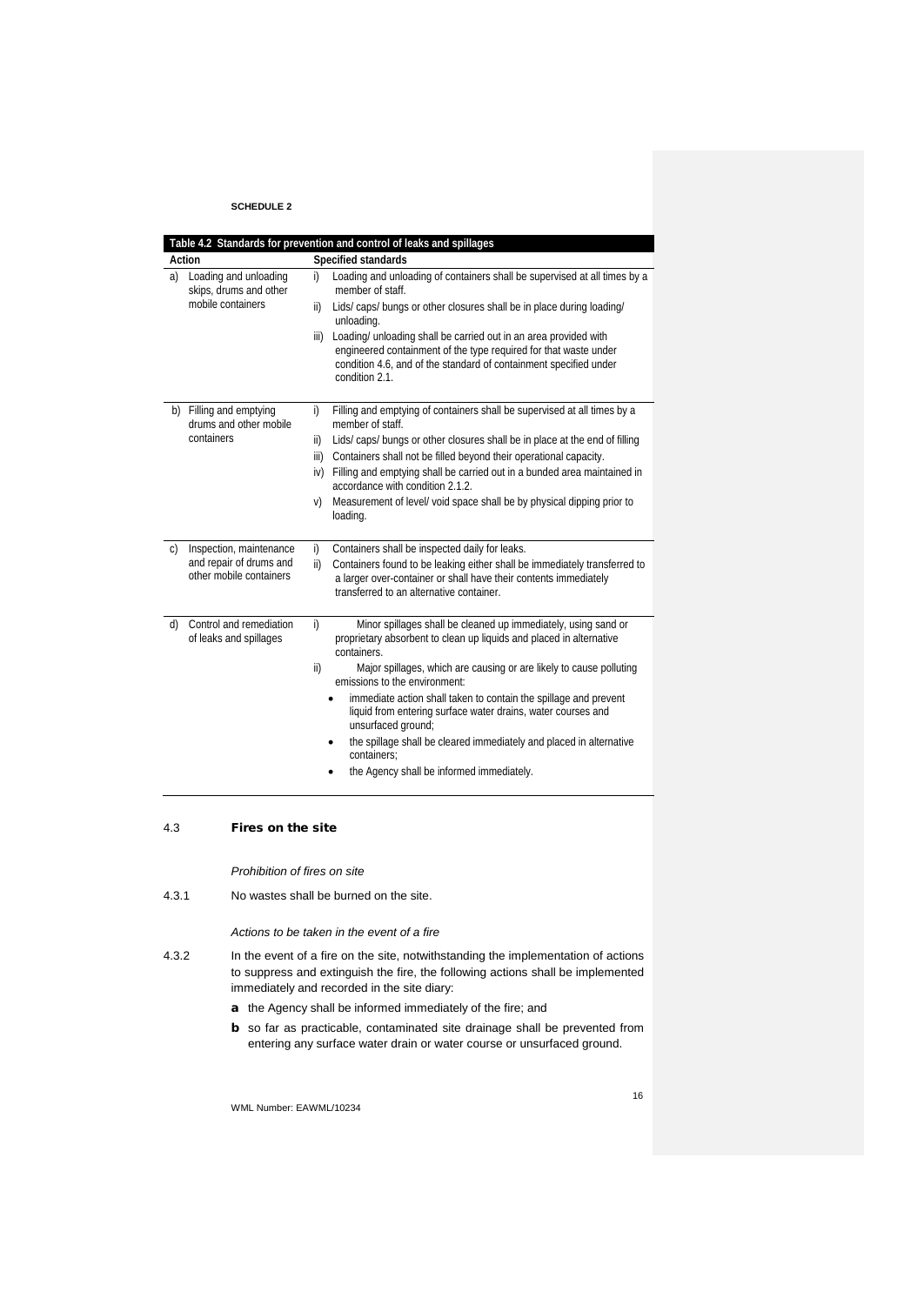# 4.4 Waste acceptance and control procedures

#### *Waste acceptance procedures*

4.4.1 All wastes shall be received, inspected, accepted or rejected, and recorded in accordance with the standards specified in Table 4.4 below.

*Waste control procedures*

4.4.2 All wastes accepted at the site shall be handled, kept and recorded in accordance with the standards specified in Table 4.4 below.

# *Waste despatch procedures*

4.4.3 All outgoing wastes shall be inspected, despatched and recorded in accordance with the standards specified in Table 4.4 below.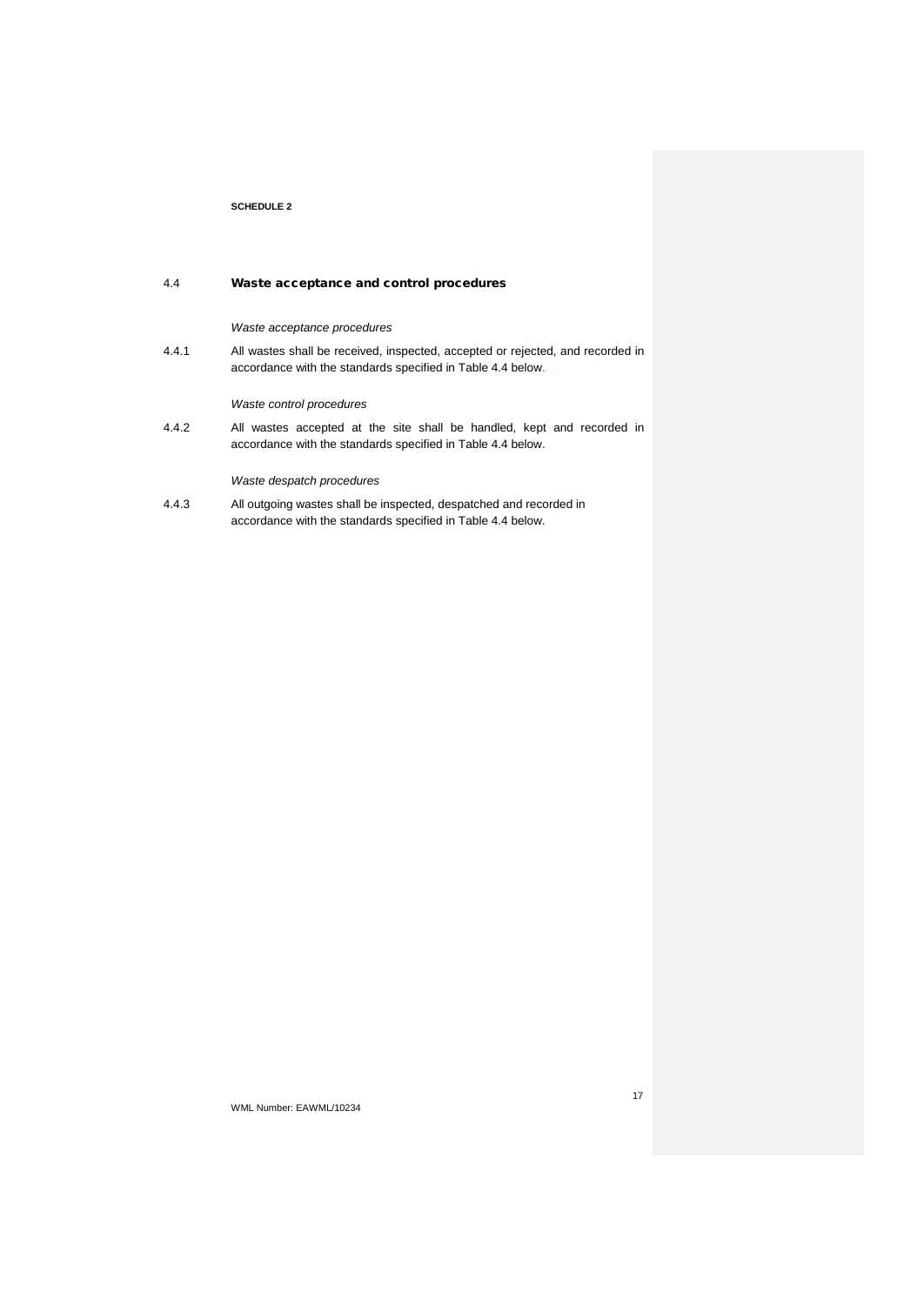|    | Table 4.4 Standards for waste acceptance and control procedures               |                                                                                                                                                                                                                                                                                                                                                                                                                                                                                                                                                                                                                                                                                                                                 |  |  |  |
|----|-------------------------------------------------------------------------------|---------------------------------------------------------------------------------------------------------------------------------------------------------------------------------------------------------------------------------------------------------------------------------------------------------------------------------------------------------------------------------------------------------------------------------------------------------------------------------------------------------------------------------------------------------------------------------------------------------------------------------------------------------------------------------------------------------------------------------|--|--|--|
|    | <b>Stage of Waste Handling</b>                                                | Specified standards                                                                                                                                                                                                                                                                                                                                                                                                                                                                                                                                                                                                                                                                                                             |  |  |  |
| a) | Waste inspection                                                              | All wastes received at the site:<br>shall be inspected on receipt to confirm their description and<br>i)<br>composition against the relevant waste transfer note and other<br>accompanying documentation.<br>shall be kept separate from and shall not be mixed with other wastes<br>ii)<br>until they have been confirmed and recorded for acceptance at the site.                                                                                                                                                                                                                                                                                                                                                             |  |  |  |
| b) | Waste control<br>procedures: quarantine<br>storage and rejection of<br>wastes | Any items of non-permitted waste which are detected after acceptance<br>i)<br>at the site, shall be placed immediately in a designated quarantine<br>container, and, where these are or appear to be special wastes, the<br>Agency shall be informed immediately;<br>In the quarantine area, wastes shall be kept segregated from other<br>ii)<br>wastes which are or are likely to be incompatible;<br>Quarantined wastes shall be removed from site within 7 days;<br>iii)<br>The maximum quantity of wastes kept in the quarantine storage area<br>iv)<br>shall be 4.6m <sup>3</sup> at any one time.<br>A record shall be kept in the site diary of all rejected wastes and all<br>V)<br>wastes kept in quarantine storage. |  |  |  |
| C) | Identification of wastes                                                      | Bays and containers shall be clearly defined and labelled to identify the<br>wastes stored within them                                                                                                                                                                                                                                                                                                                                                                                                                                                                                                                                                                                                                          |  |  |  |
| d) | Waste despatch<br>procedures                                                  | All wastes despatched from the site shall be inspected prior to despatch to<br>confirm their description and composition.                                                                                                                                                                                                                                                                                                                                                                                                                                                                                                                                                                                                       |  |  |  |
| e) | Incompatible wastes                                                           | Incompatible wastes that are likely, in combination with each other or with<br>other material at the facility, to give rise to pollution of the environment or<br>harm to human health outside the site, shall be clearly identified and kept<br>physically separate in designated areas.                                                                                                                                                                                                                                                                                                                                                                                                                                       |  |  |  |
|    |                                                                               |                                                                                                                                                                                                                                                                                                                                                                                                                                                                                                                                                                                                                                                                                                                                 |  |  |  |

# 4.5 Waste quantity measurement systems

*Means of measurement*

- 4.5.1 All waste accepted at and despatched from the site shall be measured in accordance with either of the following requirements:
	- a The weight of all wastes accepted at and despatched from the site shall be determined by means of a public weighbridge, or a weighbridge or scales located within the site. The weighbridge or scales used shall record quantities of wastes in tonnes to an accuracy of 0.01 tonnes; or
	- **b** The following conversion factors shall be used:

Waste quantities shall be recorded in cubic metres and measured on the basis of the capacity of the vehicles or containers used for transport. This shall be converted into tonnes on the basis of conversion factors, which have been agreed in writing with the Agency.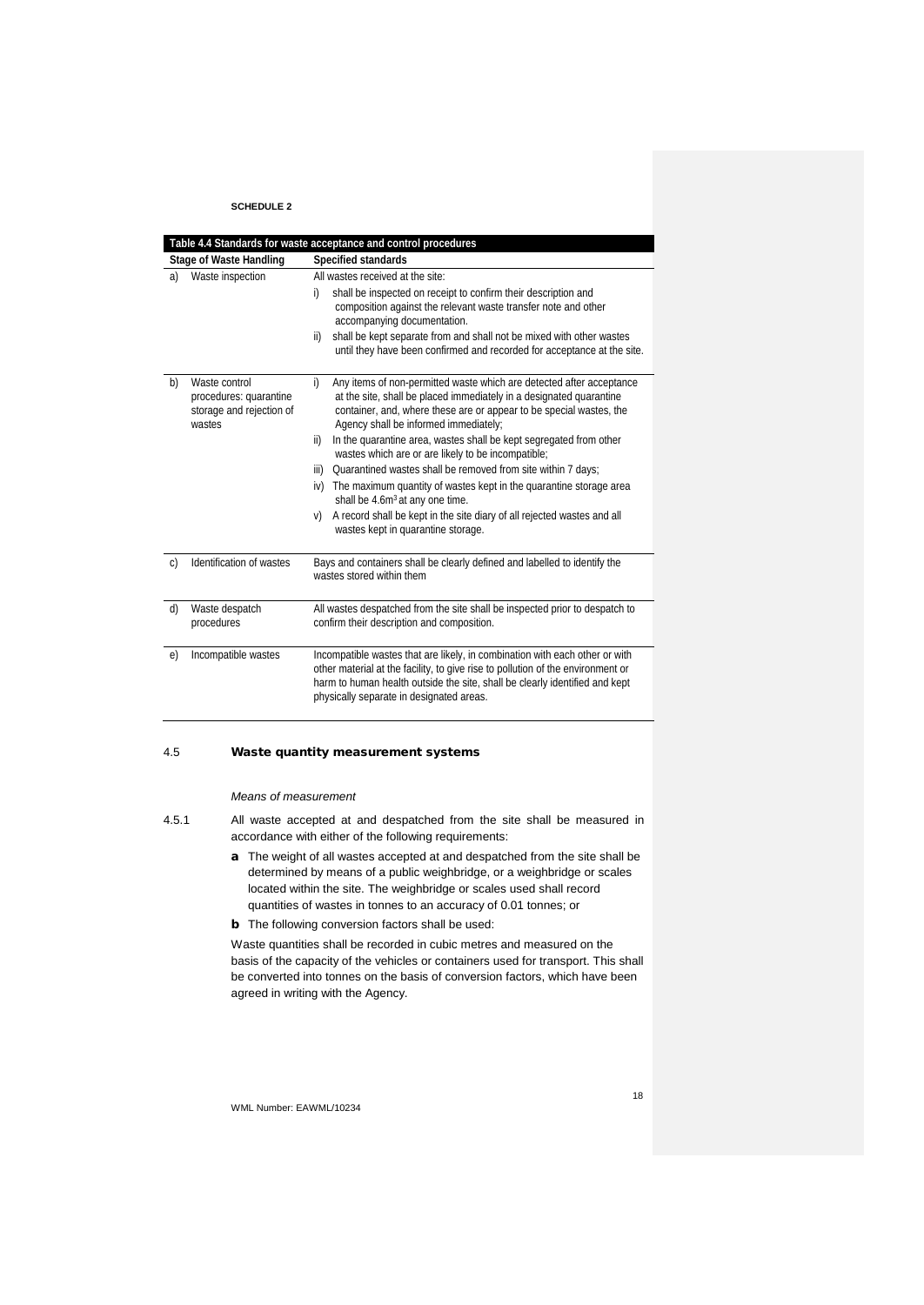| 4.6   |                                                                                                                                         | Storage of wastes with specified hazardous properties or forms                                                                                                                                                                                                                                                                                                                                                                                                                                                                               |
|-------|-----------------------------------------------------------------------------------------------------------------------------------------|----------------------------------------------------------------------------------------------------------------------------------------------------------------------------------------------------------------------------------------------------------------------------------------------------------------------------------------------------------------------------------------------------------------------------------------------------------------------------------------------------------------------------------------------|
| 4.6.1 |                                                                                                                                         | Notwithstanding the specification of permitted waste types under condition 1.2,<br>wastes displaying any of the hazardous properties or forms specified in Table<br>4.6 shall only be handled and/or stored on the site in accordance with the<br>standards specified in Table 4.6 below.                                                                                                                                                                                                                                                    |
|       |                                                                                                                                         | Table 4.6 Standards for handling and/or storage of wastes with specified characteristics                                                                                                                                                                                                                                                                                                                                                                                                                                                     |
|       | Storage requirement                                                                                                                     | Specified standards                                                                                                                                                                                                                                                                                                                                                                                                                                                                                                                          |
| a)    | Solid wastes which when<br>handled or stored are<br>likely to generate<br>significant quantities of<br>dusts, fibres or<br>particulates | These wastes only permitted if they are handled and stored in:<br>buildings or containers providing containment of aerial emissions of<br>i)<br>dusts and particulates; or<br>bays or roofed areas provided with a permanent water supply and water<br>ii)<br>spraying or misting equipment, and with an impermeable pavement and<br>a sealed drainage system; and the water spraying or misting equipment<br>is used at all times when significant quantities of dusts, fibres or<br>particulates are likely to be, or are being generated. |
| b)    | Odorous wastes,<br>including wastes which<br>are likely to be odour<br>producing during storage                                         | These wastes only permitted if:<br>i)<br>$\bullet$<br>received in sealed containers and stored in sealed containers and in<br>areas provided with impermeable pavement and sealed drainage; or<br>These wastes shall be subject to monitoring in accordance with condition<br>ii)<br>5.2 and shall in any case not be stored for longer than 48 hours, unless<br>otherwise agreed in writing with the Agency.                                                                                                                                |
| C)    | Solid wastes which are<br>likely to produce<br>polluting or<br>contaminating run-off.                                                   | i)<br>Inert wastes only permitted if stored in bays with:<br>an impermeable pavement and sealed drainage.<br>$\bullet$<br>ii)<br>Degradable Household, Commercial and Industrial wastes only<br>permitted if stored in areas with impermeable pavement and sealed<br>drainage and:<br>stored in covered shelters or roofed areas: or                                                                                                                                                                                                         |
| d)    | Combustible wastes                                                                                                                      | These wastes only permitted if stored in bays provided with an impermeable<br>pavement and sealed drainage, and with access to fire fighting equipment.                                                                                                                                                                                                                                                                                                                                                                                      |
| e)    | Wastes which are likely<br>to attract pests                                                                                             | These wastes shall be subject to monitoring in accordance with condition<br>5.3, and shall in any case not be stored for longer than 48 hours, unless<br>otherwise agreed in writing with the Agency.                                                                                                                                                                                                                                                                                                                                        |
| f)    | Wastes which are likely<br>to attract scavengers                                                                                        | i) These waste only permitted if:<br>stored in covered buildings providing security against scavengers<br>$\bullet$<br>These wastes shall be subject to monitoring in accordance with condition<br>ii)<br>5.4.                                                                                                                                                                                                                                                                                                                               |
| g)    | Wastes which include<br>light wastes or other<br>wastes liable to give rise<br>to litter                                                | These wastes only permitted if:<br>stored in covered buildings providing containment of aerial emissions of<br>litter                                                                                                                                                                                                                                                                                                                                                                                                                        |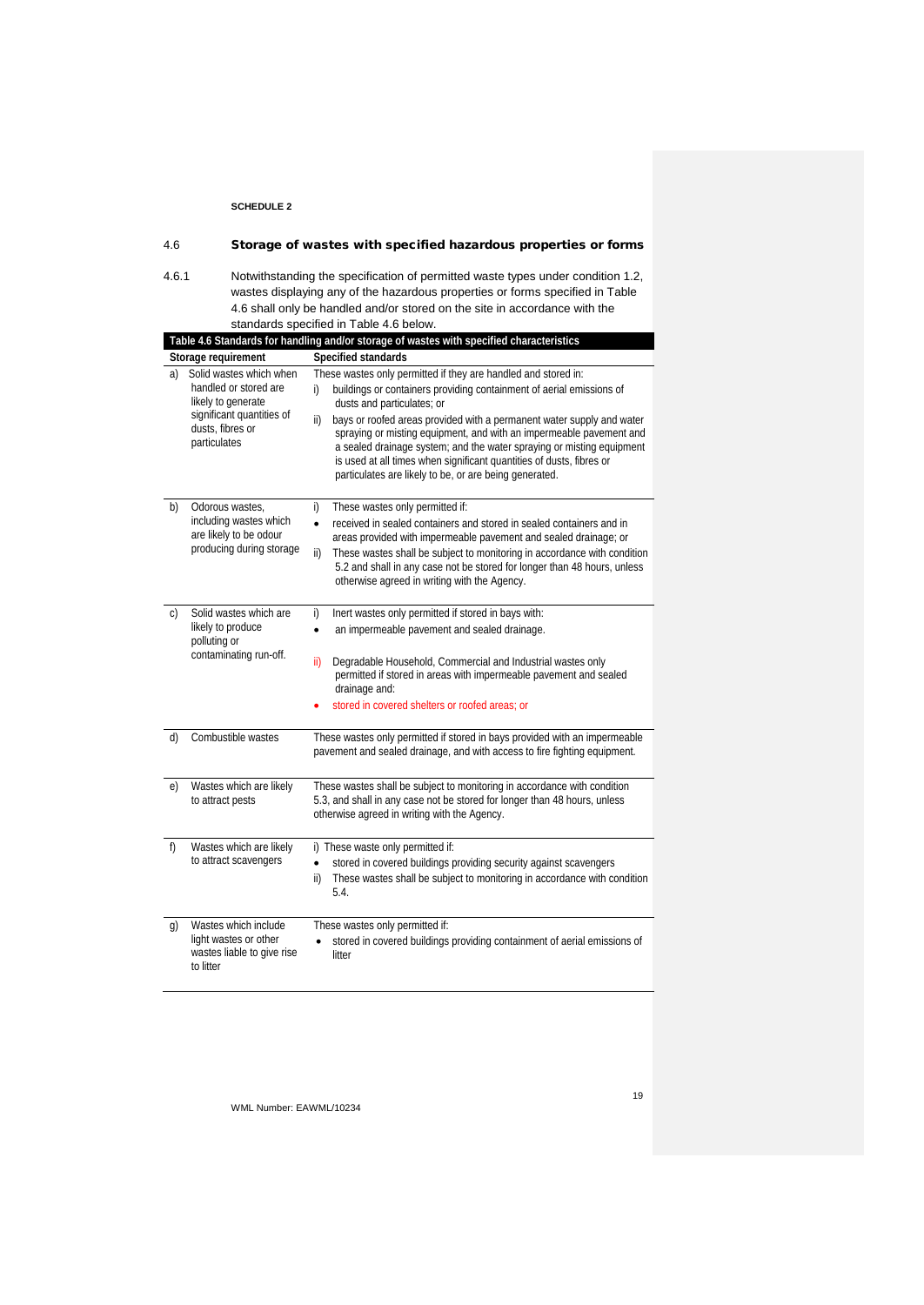### 4.7 Removal of residual wastes from site

4.7.1 In the event that no wastes are received on the site for 3 months and the Agency has reasonable grounds to believe that the importation of wastes will not be resumed, then, notwithstanding any operational limits on storage times of wastes specified in the other conditions of this licence, the licence holder shall ensure that all wastes remaining on the site shall be removed by the date specified by the Agency in writing. This shall include, where required by the Agency, cleaning of plant, equipment and engineered containment used in the specified waste management operations, and emptying of any sealed sumps or interceptors.

# <sup>5</sup> Amenity management and reporting

- 5.1 Control, monitoring and reporting of dusts, fibres and particulates
- 5.1.1 Measures shall be implemented and maintained throughout the operational life of the site to control and monitor emissions of dusts, fibres and particulates from the site in accordance with the standards specified in Table 5.1 below

| Table 5.1 Standards for monitoring and control of aerial emissions of dusts, fibres and particulates |  |  |
|------------------------------------------------------------------------------------------------------|--|--|
|                                                                                                      |  |  |
|                                                                                                      |  |  |
|                                                                                                      |  |  |

a) Monitoring of aerial emissions Site staff supervising individual waste handling operations shall, during the carrying out of those operations, undertake visual monitoring of aerial emissions.

| b) | Remedial action i) | On detection or notification of visible aerial emissions that are likely to be |
|----|--------------------|--------------------------------------------------------------------------------|
|    |                    | transported beyond the site boundary, immediate action shall be taken to stop  |
|    |                    | the waste handling operations giving rise to the emission and to suppress the  |
|    |                    | aerial emission from the waste.                                                |
|    |                    |                                                                                |

- ii) The incident and the remedial action shall be recorded in the site diary.
- 5.1.2 All emissions to air from the specified waste management operations on the site shall be free from visible concentrations of dusts, fibres or particulates as are likely to cause pollution of the environment or harm to human health or serious detriment to the amenity of the locality outside the site boundary, as perceived by an authorised officer of the Agency.

#### 5.2 Monitoring and control of odorous emissions

5.2.1 Measures shall be implemented and maintained throughout the operational life of the site to control and monitor emissions of odours from the site, in accordance with the standards specified in Table 5.2.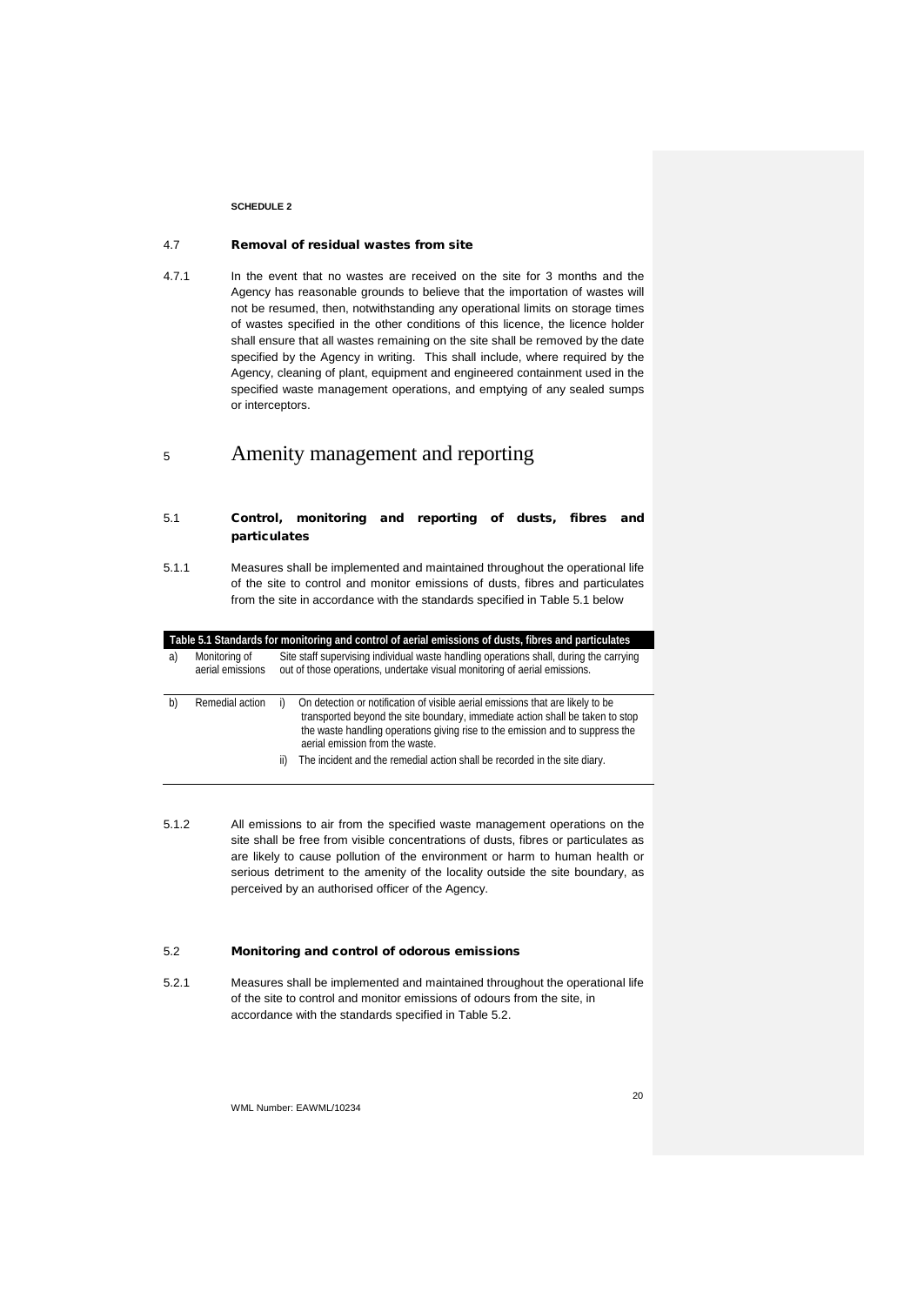5.2.2 All emissions to air from the specified waste management operations on the site shall be free from odours at levels as are likely to cause pollution of the environment or harm to human health or serious detriment to the amenity of the locality outside the site boundary, as perceived by an authorised officer of the Agency.

| Table 5.2 Standards for monitoring and control of emissions of odours |           |                                                                                                                                                                                                                                                                                                                                                                                                                                                                                                                                      |  |  |  |
|-----------------------------------------------------------------------|-----------|--------------------------------------------------------------------------------------------------------------------------------------------------------------------------------------------------------------------------------------------------------------------------------------------------------------------------------------------------------------------------------------------------------------------------------------------------------------------------------------------------------------------------------------|--|--|--|
| Monitoring of odorous<br>a)                                           |           | Olfactory monitoring of aerial emissions from the site shall be carried out:                                                                                                                                                                                                                                                                                                                                                                                                                                                         |  |  |  |
| emissions                                                             |           | by the site manager or supervisor, at least twice a day, at the site boundary<br>situated downwind of the waste operations, and shall be recorded in the site<br>diary; and                                                                                                                                                                                                                                                                                                                                                          |  |  |  |
|                                                                       |           | by site staff supervising individual waste handling operations, during the<br>carrying out of those operations.                                                                                                                                                                                                                                                                                                                                                                                                                      |  |  |  |
| Odorous emissions<br>b)<br>action plan                                | i)<br>ii) | On detection or notification of aerial emissions of odour that are or are likely<br>to be transported beyond the site boundary at such levels that they are<br>likely to cause pollution of the environment or harm to human health or<br>serious detriment to the amenity of the locality, immediate action shall be<br>taken to stop the waste handling operations giving rise to the emission and<br>to suppress the aerial emission from the waste.<br>The incident and the remedial action shall be recorded in the site diary. |  |  |  |

# 5.3 Monitoring and control of pest infestations

5.3.1 Measures shall be implemented and maintained throughout the operational life of the site to control and monitor the presence of pests on the site, in accordance with the standards specified in Table 5.3. The objective of these measures shall be to prevent pest infestations that are likely to cause pollution of the environment or harm to human health or serious detriment to the amenity of the locality.

| Table 5.3 Standards for monitoring and control of pest infestations |                                    |                                                                                                                                                                                                                                                                                           |  |  |
|---------------------------------------------------------------------|------------------------------------|-------------------------------------------------------------------------------------------------------------------------------------------------------------------------------------------------------------------------------------------------------------------------------------------|--|--|
|                                                                     | Specified standards                |                                                                                                                                                                                                                                                                                           |  |  |
| a)                                                                  | Monitoring of pest<br>infestations | An inspection of stored wastes for pest infestations shall be carried out at least at<br>weekly intervals by the site supervisor, and shall be recorded in the site diary.                                                                                                                |  |  |
| b)                                                                  | Pest infestations<br>action plan   | On detection or notification of pest infestations, immediate action shall be<br>i)<br>taken to secure the attendance of a professional pest control contractor, to<br>eliminate the pest infestation.<br>The incident and the remedial action shall be recorded in the site diary.<br>ii) |  |  |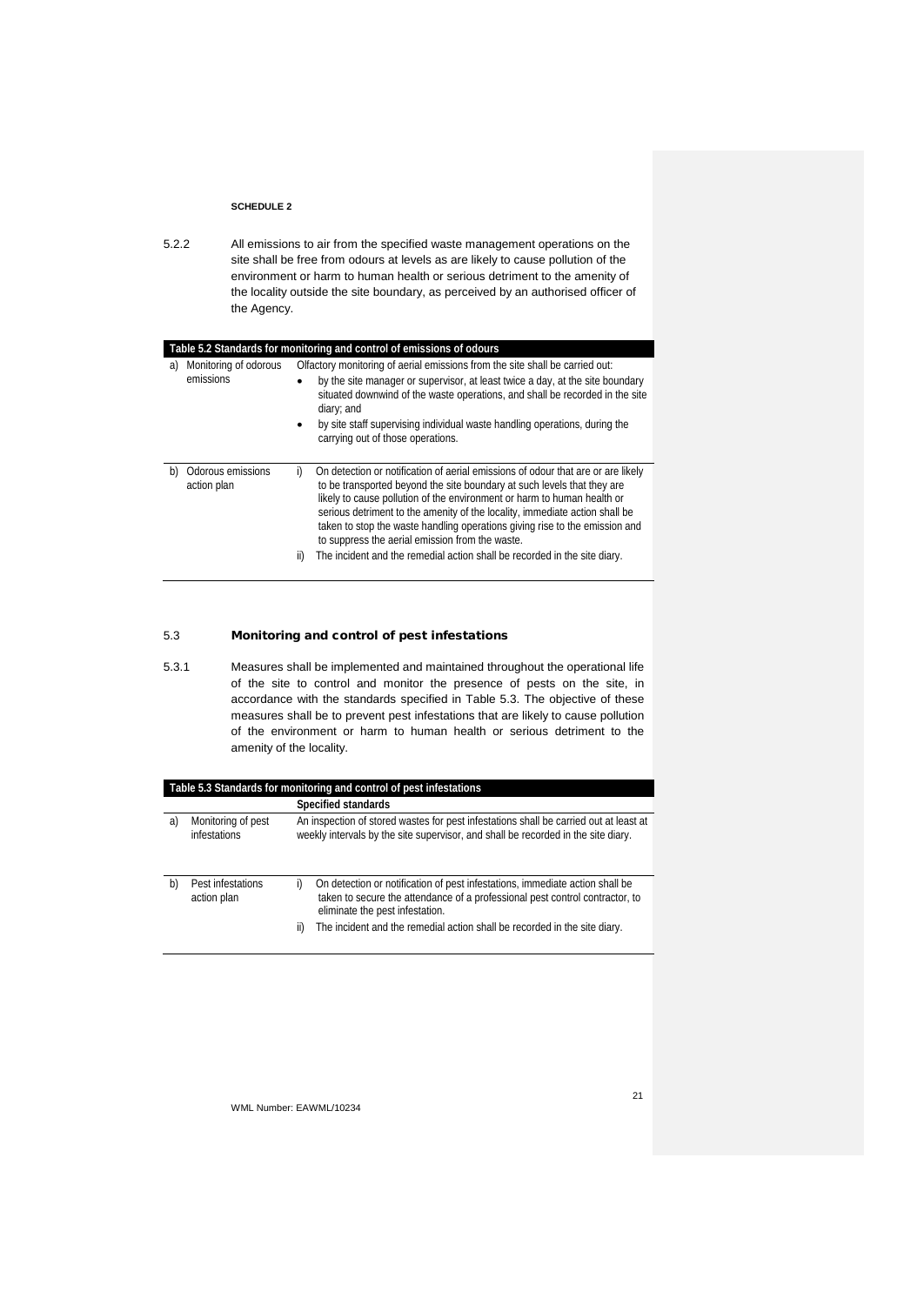# 5.4 Control of scavenging birds and other scavengers

5.4.1 Measures shall be implemented and maintained throughout the operational life of the site to control and monitor the presence of scavenging birds and other scavengers on the site, in accordance with the standards specified in Table 5.4. The objective of these measures shall be to prevent scavenging birds and other scavengers from gathering on operational areas or scavenging wastes in such numbers that are likely to cause harm to human health or serious detriment to the amenity of the locality.

| Table 5.4 Standards for monitoring and control of scavenging birds and other scavengers |                             |                                                                                                                                                                                                                  |                                                                                                                          |  |  |
|-----------------------------------------------------------------------------------------|-----------------------------|------------------------------------------------------------------------------------------------------------------------------------------------------------------------------------------------------------------|--------------------------------------------------------------------------------------------------------------------------|--|--|
| a)                                                                                      | Monitoring of<br>scavengers | Stored wastes which are likely to attract scavengers shall be routinely monitored<br>for the presence of scavenging animals or flocks of scavenging birds, throughout<br>the working day by the site supervisor. |                                                                                                                          |  |  |
| b)                                                                                      | Scavengers action<br>plan   | i)                                                                                                                                                                                                               | On detection or notification of scavenging animals or flocks of scavenging<br>birds, immediate action shall be taken to: |  |  |
|                                                                                         |                             | $\bullet$                                                                                                                                                                                                        | remove or deter them from the site, and                                                                                  |  |  |
|                                                                                         |                             |                                                                                                                                                                                                                  | isolate and secure the wastes attracting the scavengers against further<br>scavenging.                                   |  |  |
|                                                                                         |                             | ii)                                                                                                                                                                                                              | The incident and the remedial action shall be recorded in the site diary.                                                |  |  |

#### 5.5 Control of litter

- 5.5.1 Measures shall be implemented and maintained throughout the operational life of the site to prevent the escape of litter from the confines of the site.
- 5.5.2 In the event that litter does escape from the site, it shall be retrieved as soon as practicable and no later than 1 hour after the end of the working day.

# <sup>6</sup> Site records

#### 6.1 Security and availability of records

#### *Security of records*

6.1.1 All records which are required to be made under the conditions of this licence shall be maintained and kept secure from loss, damage or deterioration, and shall be kept in accordance with the requirements specified in Table 6.1 below.

#### *Availability of records*

6.1.2 All records which are required to be made under the other conditions of this licence shall be made available for inspection at the place where they are kept immediately when required by an authorised officer of the Agency.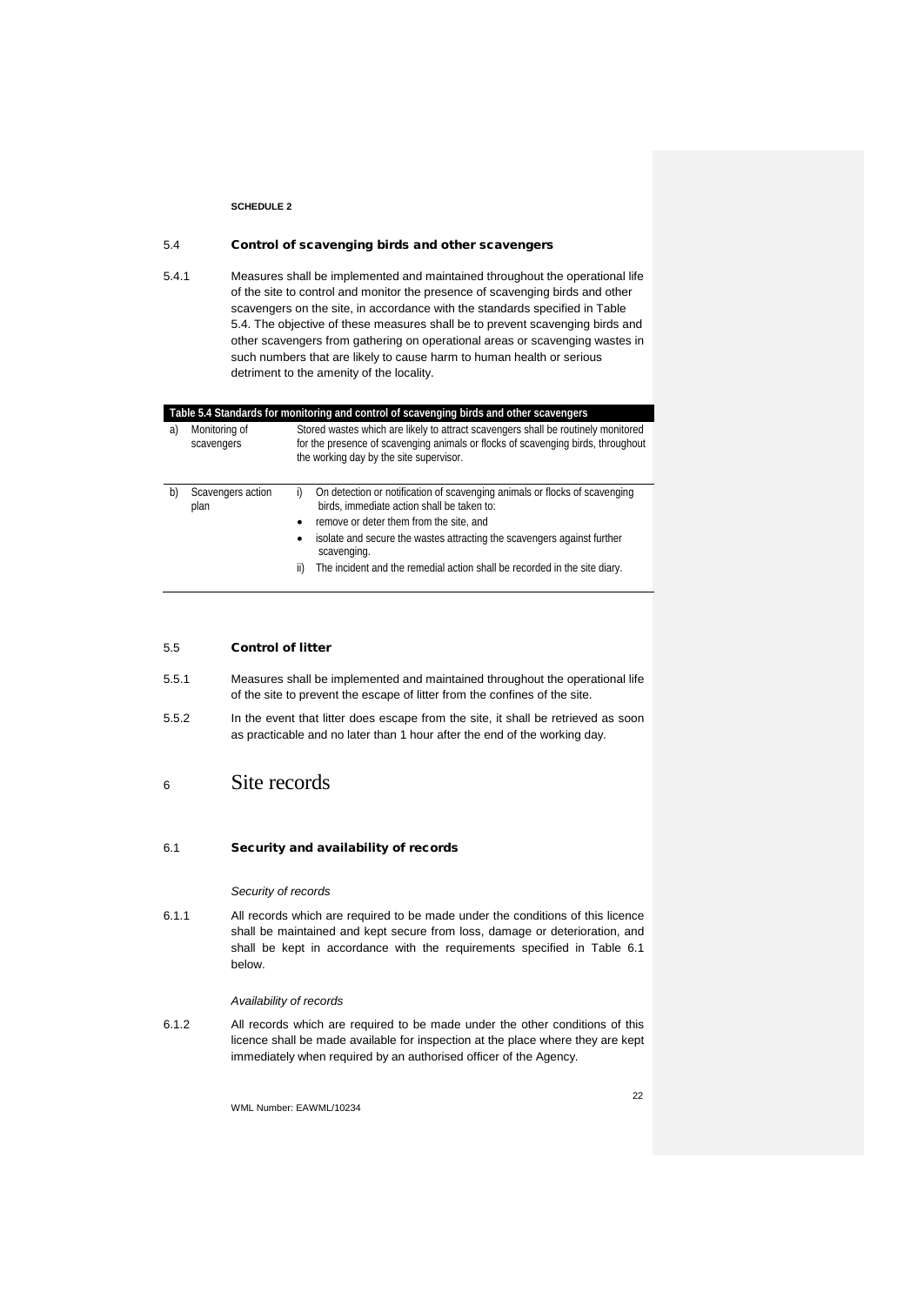| Table 6.1 Standards for keeping of site records |                                                      |  |  |  |
|-------------------------------------------------|------------------------------------------------------|--|--|--|
| Site records                                    | Specified standards                                  |  |  |  |
|                                                 |                                                      |  |  |  |
| Wastes accepted at the site:                    | 1. All records shall be stored either:               |  |  |  |
| Wastes rejected.                                | a) on paper in a secure cabinet or cupboard; or      |  |  |  |
| Wastes despatched from the site;                | b) on computer disc with a back up copy.             |  |  |  |
| Site diaries.                                   |                                                      |  |  |  |
|                                                 | 2. Records shall be kept for a minimum of two years. |  |  |  |

#### 6.2 Records of waste movements

#### *Recording of wastes accepted and removed*

- 6.2.1 A record shall be kept of each load of waste accepted and each load of waste removed from the site. This record shall include the following details:
	- a Loads in:- Nature (solid, sludge or liquid), waste type as specified under condition 1.2, quantity (tonnes), date received, date accepted.
	- b Loads out:- Nature (solid, liquid or sludge), waste type as specified under condition 1.2, quantity of waste removed(tonnes), date removed.

#### *Summary records of wastes accepted and removed*

6.2.2 A summary record of the waste types and quantities accepted and removed from the site shall be made for each quarter of the financial year and shall be submitted to the Agency within 1 month following the end of that quarter. The summary record shall be in the format detailed in Appendix B or otherwise subsequently agreed with the Agency in writing.

#### 6.3 Site diary

- 6.3.1 A site diary shall be kept secure and shall be available for inspection at the site when required by an authorised officer of the Agency. This shall include a record of the following events, in accordance with the other conditions of this licence:
	- a construction work
	- **b** start and finish of daily waste management activities on site
	- c maintenance
	- d breakdowns
	- e emergencies
	- f problems with waste received and action taken
	- g site inspections and consequent actions carried out by the operator
	- h technically competent management attendance on site: the date and the time onto site and the time left site
	- i despatch of records to the Agency
	- severe weather conditions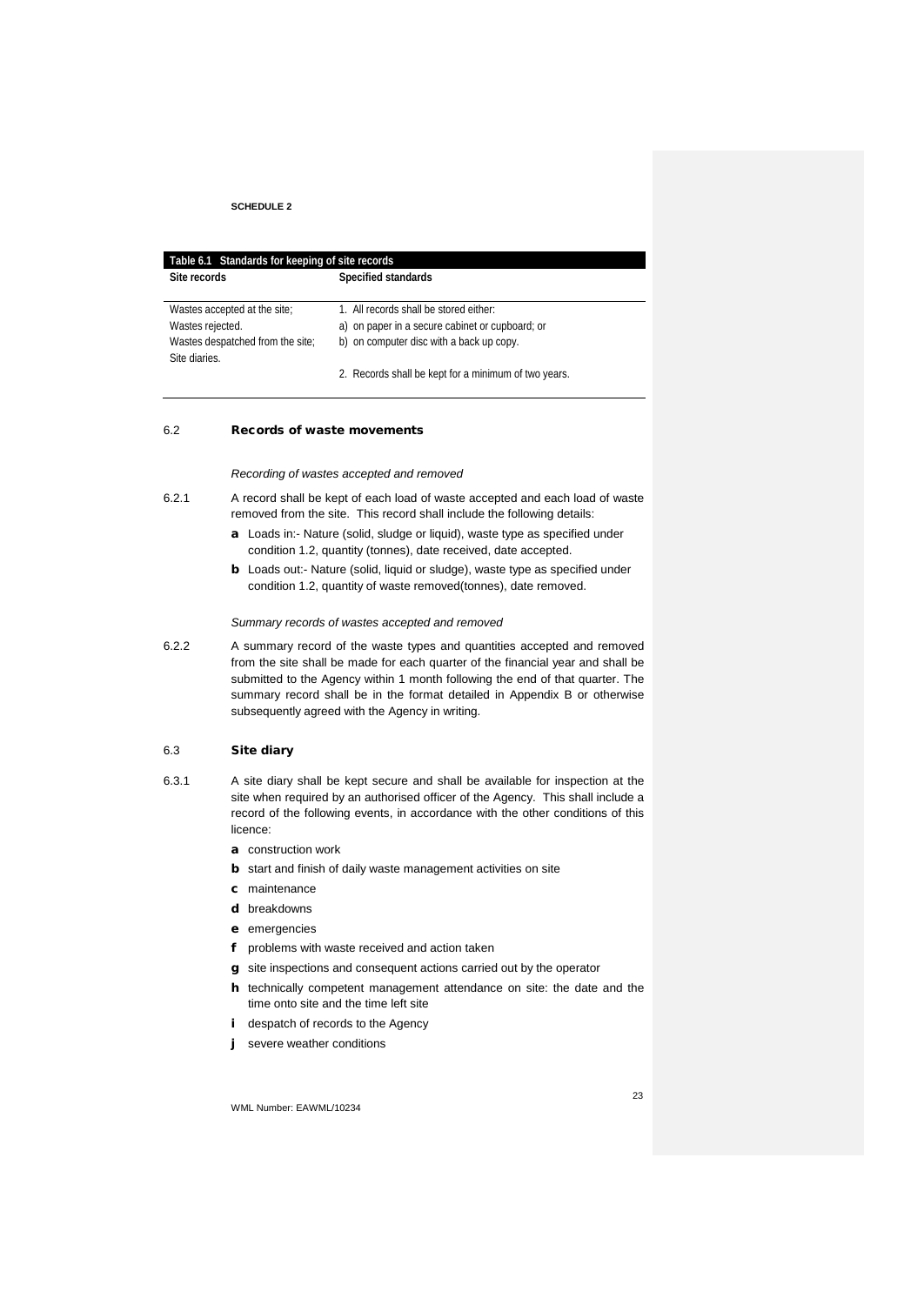- k complaints about site operations and actions taken
- l environmental problems and remedial actions
- 6.3.2 Each record shall be completed within 24 hours of the relevant event.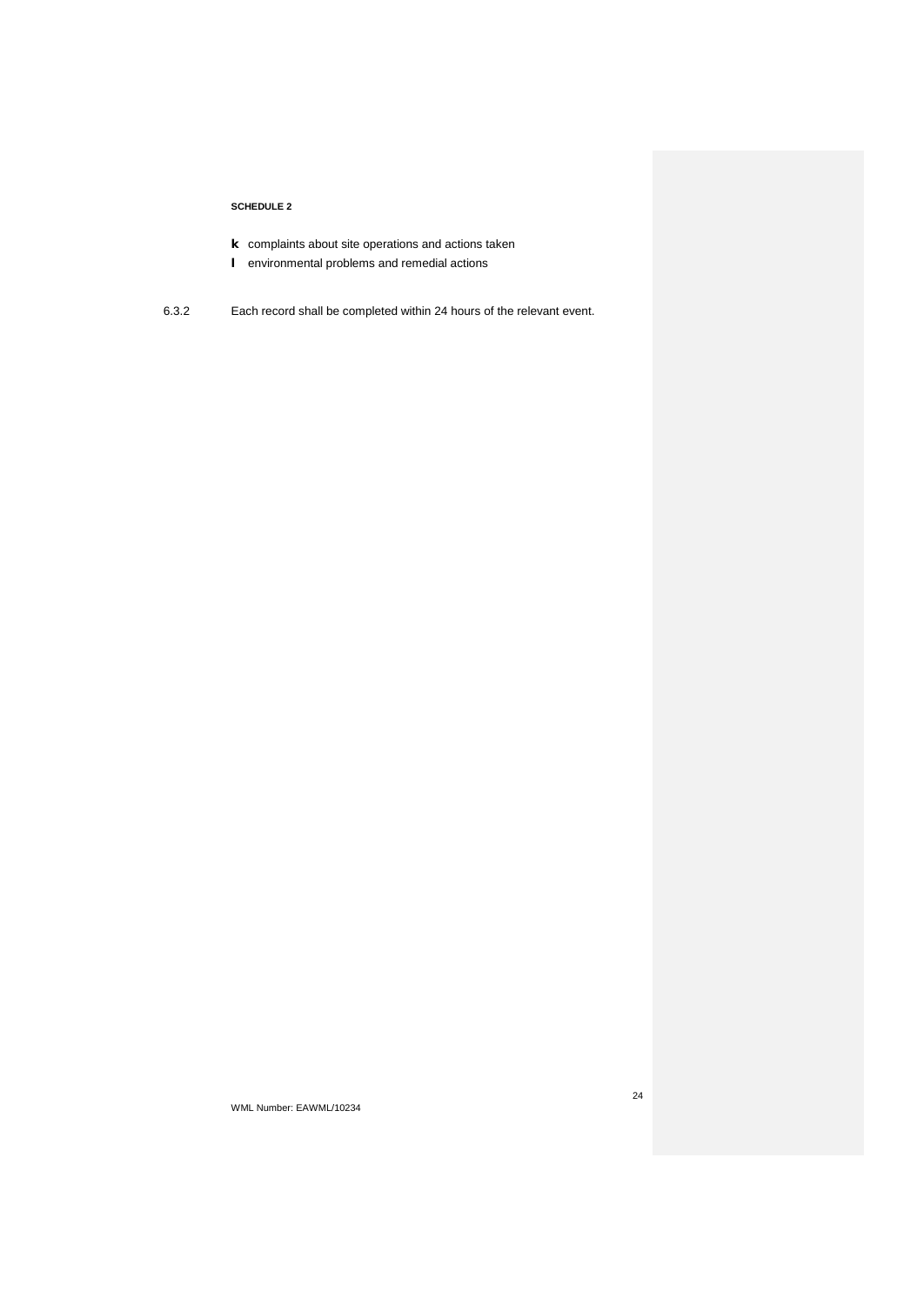# <sup>7</sup> Interpretation

In these conditions and their interpretation, unless the context otherwise requires, the following terms have the specified meanings:

#### *"accepted"*

for waste being delivered to the site, shall mean accepted as waste input to the site for storage and/or processing and/or disposal under the specified waste management operations;

#### *"authorised officer of the Agency"*

means any person(s) authorised in writing by the Agency pursuant to section 108(1) of the 1995 Act to exercise any of the powers specified in subsection (4) of that section;

#### *"consequences"*

for **risk assessments** carried out within these conditions, means the adverse effects of harm as a result of realising a **hazard** which causes the quality of human health (other than health and safety of site staff or visitors to the site covered under the Health and Safety at Work Act 1974) or the environment to be impaired in the short or longer term.

#### *"container"*

means a container which does not permit either the ingress or egress of liquids, or the escape of dusts or wastes contained within it;

#### *"engineered"*

for works specified in these conditions, means carried out and completed using the relevant engineering process specified in these conditions;

#### *"engineering"*

for engineering works specified in these conditions, means the relevant process of design, construction or installation, quality assurance or validation or commissioning specified in these conditions;

### *"environmental targets or receptors"*

for **risk assessments** carried out within these conditions, shall mean identified human and environmental populations or components, as specified in these conditions or otherwise agreed by the Agency within these conditions.

### *"groundwater"*

means any water contained in underground strata;

#### *"hazard"*

means a property that in particular circumstances could lead to harm;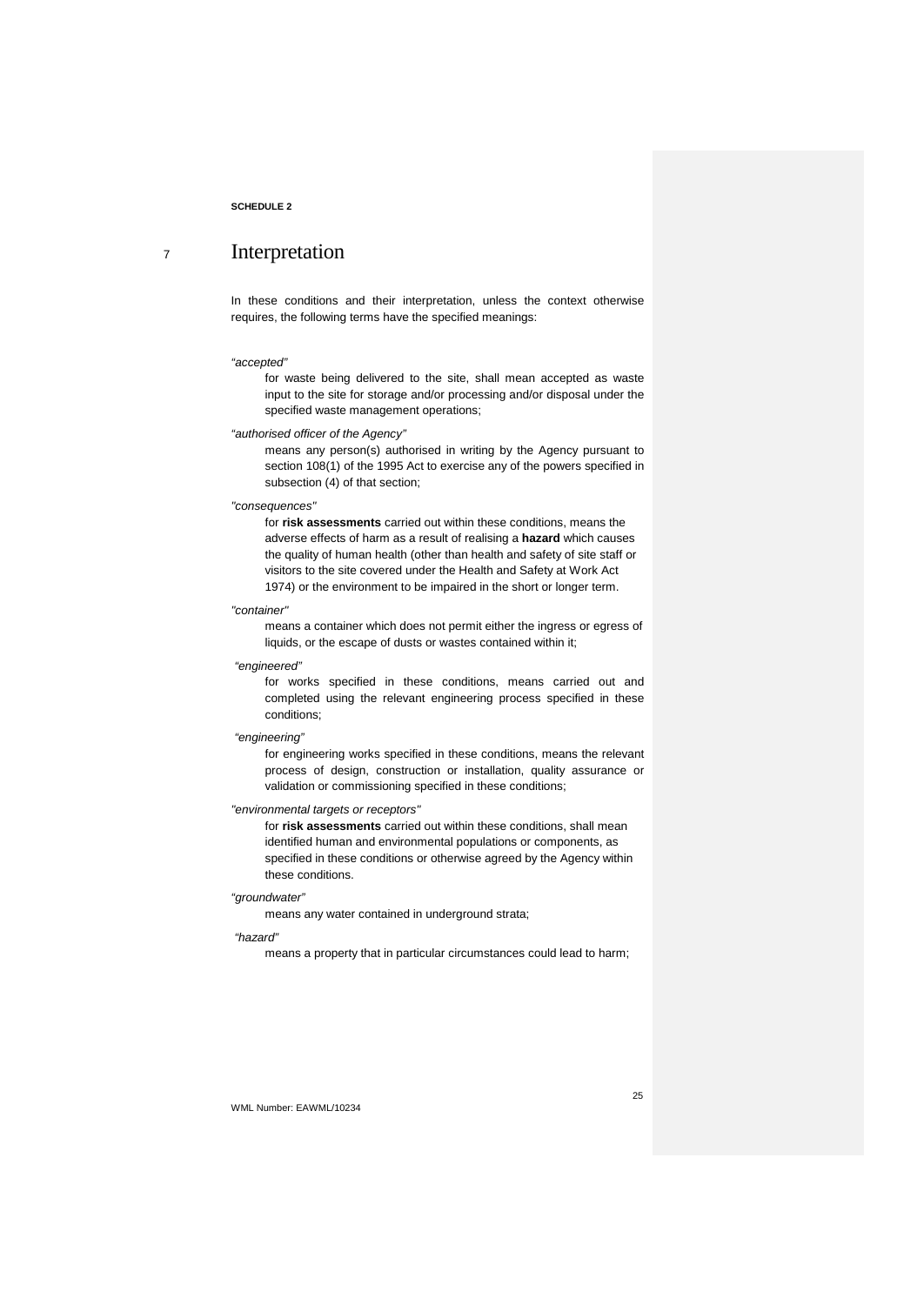#### *"immediately"*

for carrying out of actions under the conditions, shall mean without delay and within a reasonable time, taking into account any more immediate direct action necessary to prevent or minimise risk to human health and the environment. For carrying out notifications to the Agency, shall also mean by the fastest effective means available (for example, telephone) and confirmed in writing within 1 working day (or such other time as may be agreed by the Agency within the conditions);

#### *"inert waste"*

means wastes which will not undergo any significant physical, chemical or biological transformations. Inert waste will not dissolve, burn or otherwise physically or chemically react, biodegrade or adversely affect other matter with which it comes into contact in a way likely to give rise to environmental pollution or harm to human health. The total leachability and pollutant content of the waste and the ecotoxicity of the leachate must be insignificant and in particular not endanger the quality of surface water and/or groundwater.

#### *"maintenance"*

for engineering maintenance specified in these conditions, means the process of inspection, testing, repair of the relevant engineering works specified in these conditions;

### *"probability"*

means the quantified expression of chance, denoted either as:

- the ratio or percentage of the occurrence of a particular event as one among a number of possible events;
- or as the frequency of occurrence of a particular event in a given period of time;

#### *"received"*

for waste being delivered to the site, shall mean delivered to the site and undergoing the waste acceptance procedures, including storage of those wastes during those procedures prior to acceptance of the waste;

#### *"release pathways"*

for **risk assessments** carried out within these conditions, shall mean the routes by which defined **hazards** may potentially realise their **consequences**, defined in terms of releases or emissions from the site that go beyond the site containment or boundary via one or more of the following routes, either directly or indirectly: **Land; Groundwater, Surface water; Atmosphere**;

#### *"relevant offences"*

are offences within the meaning of regulation 3 of the Waste Management Licensing Regulations 1994 or any statutory provisions or regulations amending or replacing them;

#### *"risk"*

means a combination of the **probability** and **consequences** of occurrence of a defined **hazard**;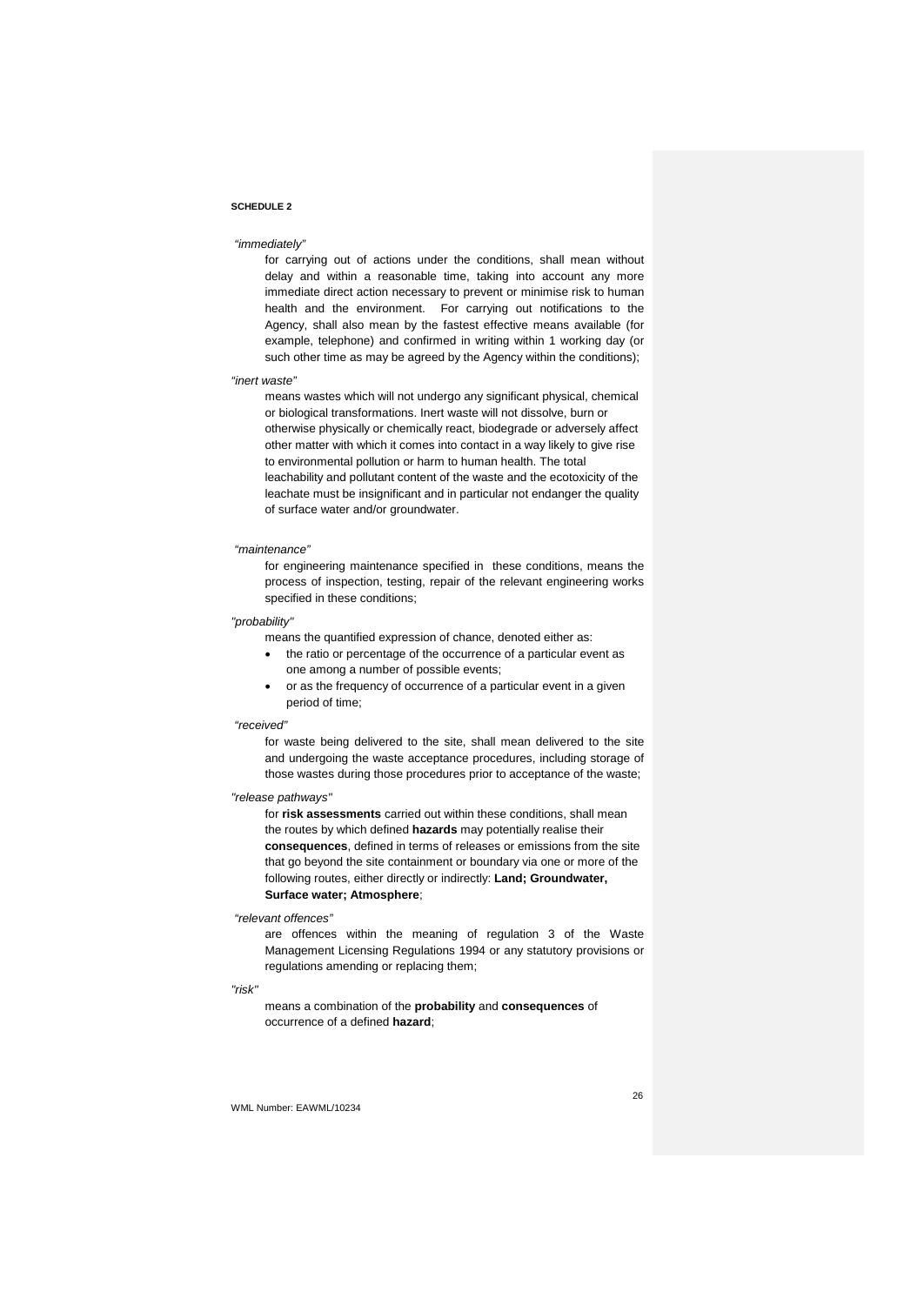#### *"risk assessment"*

means the systematic identification, analysis, estimation and evaluation within a defined **scope** of the defined **risks** of a particular activity, operation, process or design, carried out and reported by suitably qualified or competent persons, using recognised quantified or semiquantified methods and techniques.

Unless otherwise agreed by the Agency within these conditions, a risk assessment shall include and record the following:

- definition of the **hazards** associated with an activity, operation, process or design;
- assessment of the **probability** of those **hazards** occurring;
- determination of the potential **consequences** of those hazards for defined **environmental targets or receptors**, taking into account defined **release pathways** and defined protective measures;
- evaluation of the potential **magnitude** of those consequences and the **probability** of their occurrence;

#### *"scope of risk assessment"*

means the boundaries of the **risk assessment** and the **risks** to be assessed within those boundaries, as defined in the conditions or otherwise agreed by the Agency within the conditions;

#### *"special waste"*

has the meaning as defined by regulation 2 of the Special Waste Regulations 1996 or any statutory provisions or regulations amending or replacing them;

#### *"specified waste management operations"*

means the waste management operations authorised by condition 1.1 of this licence;

#### *"surface water"*

means any lake, pond, river or watercourse whether natural or artificial;

#### *"the 1994 Regulations"*

means the Waste Management Licensing Regulations 1994 and any statutory provisions or regulations amending or replacing them.

# *"the Agency"*

means the Environment Agency;

#### *"the Licence Holder"*

means the Licence Holder specified in this licence or other person to whom the licence has been transferred in accordance with section 40 of the Environmental Protection Act 1990;

### *"the operator"*

means a person who is in occupation of the site and has responsibility for carrying out day to day activities at the site;

#### *"the site"*

means the land, structures, plant and equipment to which this licence relates;

*"time periods, e.g. annually, quarterly, monthly, per year, etc. "*

Where periods are referred to in conditions, they shall be calculated in the following way: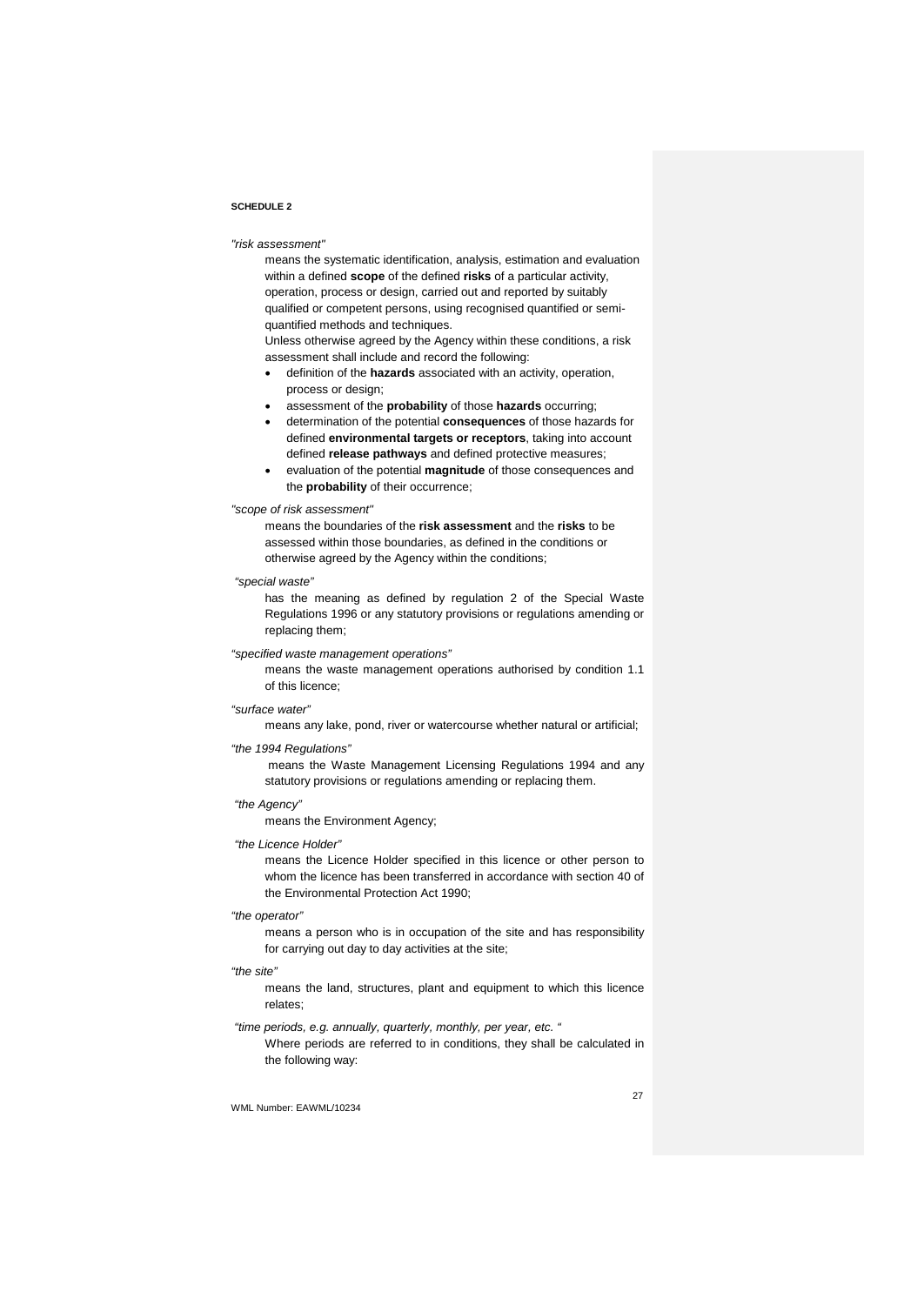- annually or per year: 1 April to 31 March;
- quarterly: 1 April to 30 June, 1 July to 30 September, 1 October to 31 December, 1 January to 31 March;
- monthly: calendar month;
- weekly: Monday to Sunday.

Where the issue of the licence does not coincide with the start of any of these periods, then any relevant limits for the first period shall apply pro rata;

### *"waste"*

means controlled waste as defined in section 75(4) of the 1990 Act and the Controlled Waste Regulations 1992 or any statutory provisions or regulations amending or replacing them;